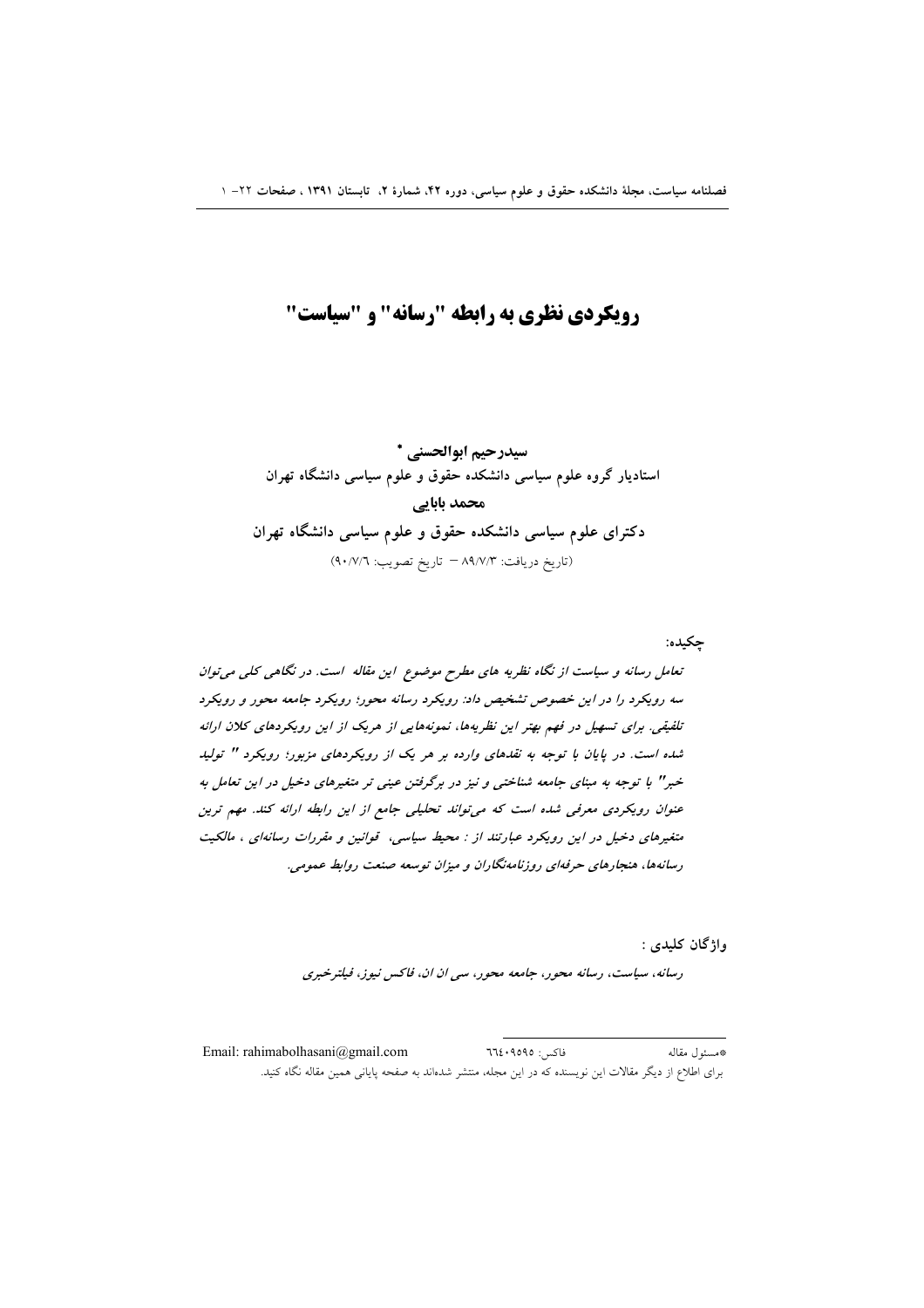#### يبان مساله

رسانهها چه ارتباطی با سیاست دارند؟ آیا می توانند بر سیاسـت اثـر بگذارنــد یــا از آن اثــر می پذیرند؟ میزان و نحوه اثرگذاری و اثرپــذیری و ســازوکار ایــن تعامــل چگونــه اســت؟ ایــن پرسشها و پرسشهایی دیگر که به رابطه رسانه و سیاست معطوف هستند؛ دغدعه اصلی مقاله حاضر را تشکیل میدهند. به لحاظ نظری در این باره دیدگاههای مختلف ارائه شده است. ایــن مقاله تلاش برای درک بهتر نحوه تعامل رسـانههـا بـا سیاسـت اسـت و بـه همـین منظـور بـه دسته بندی رویکردهای نظری موجود مبادرت می شود.

### اول – رسانه

در اغلب تعاريف ارائه شده از رسانه چهار عنصر اصلی نقش داشتهاند: – فناوري؛ - اوضاع سياسي، اقتصادي و اجتماعي جامعه؛ – مجموعهای از فعالیتها، وظایف و نیازها؛ – و مردم به ويژه در قالب گروهها، طبقات و منافع معين.

این عناصر از راههای گوناگون و با الویـتبنـدیهـای مختلـف در خـصوص رسـانههـای گوناگون با هم در تعامل هستند و در هر دوره، یکی از آنها در نقش نیروی پـیش برنـده و یـا بازدارنده عمل کرده است. همین مسئله سبب شده است تا تعاریف مختلف ارائه شده از رسانه بخاطر اولويت دادن به يكي از اين عناصر، تعريفي جامع و مانع و جهانشمول نباشـد. تعريـف رسانهها با این نگاه، دائم دستخوش تحول است (مک کوایـل، ۱۳۸۳: ۲۹). از یـک نظـر و براسـاس ماهیتی کارکردی؛ رسانهها به وسایل انتقال پیام از فرستندگان بـه مخاطـب یـا مخاطبـان مثـل روزنامه، کتاب، رادیو\_ تلویزیـون، مـاهواره، فنـاوریهـای نـوین ارتباطـات و اطلاعـات گفتـه می شـوند (دادگـران، ۱۳۷۸، ص۶). "کرایـگ" رســانههــا را "کــارگزاری واســطهای" بــرای برقــراری ارتباطات توصيف مي كند(Craig .2004:3). أنها مي توانند برقراري ارتباط را نيز تسريع و تقويت کنند. رسانه در معنایی وسیع تر شامل هر چیزی است که حامل پیـام یـا معنـایی بـرای گیرنــده باشد. از این نظر؛ گفتار، نوشتار،ایماء و اشاره، بیان چهره ای، لباس، بازیگری، نمایش و علائـم نیز نوعی رسانه محسوب می شوند (سولیوان و همکاران، 1385: ۲۴۰) گاهی از اصطلاح رسـانه بـرای اشاره به ابزار ارتباطات استفاده می شود (مانند رسانههای چاپی)؛ برخی مواقع نیز مقـصود از آن شکل هایی فنی است که این ابزارها به کمک آنها فعلیت مـی پابنـد؛ ماننـد رادیـو، تلویزیـون، روزنامه، کتاب، عکس، فیلم، موسیقی ـ مک لوهان در گفته معروف خود "رسانه پیام اسـت" از اصطلاح رسانه در این معنا استفاده کرده است. از نظر او، نوع فناوری رسانه بر محتوای آن اثــر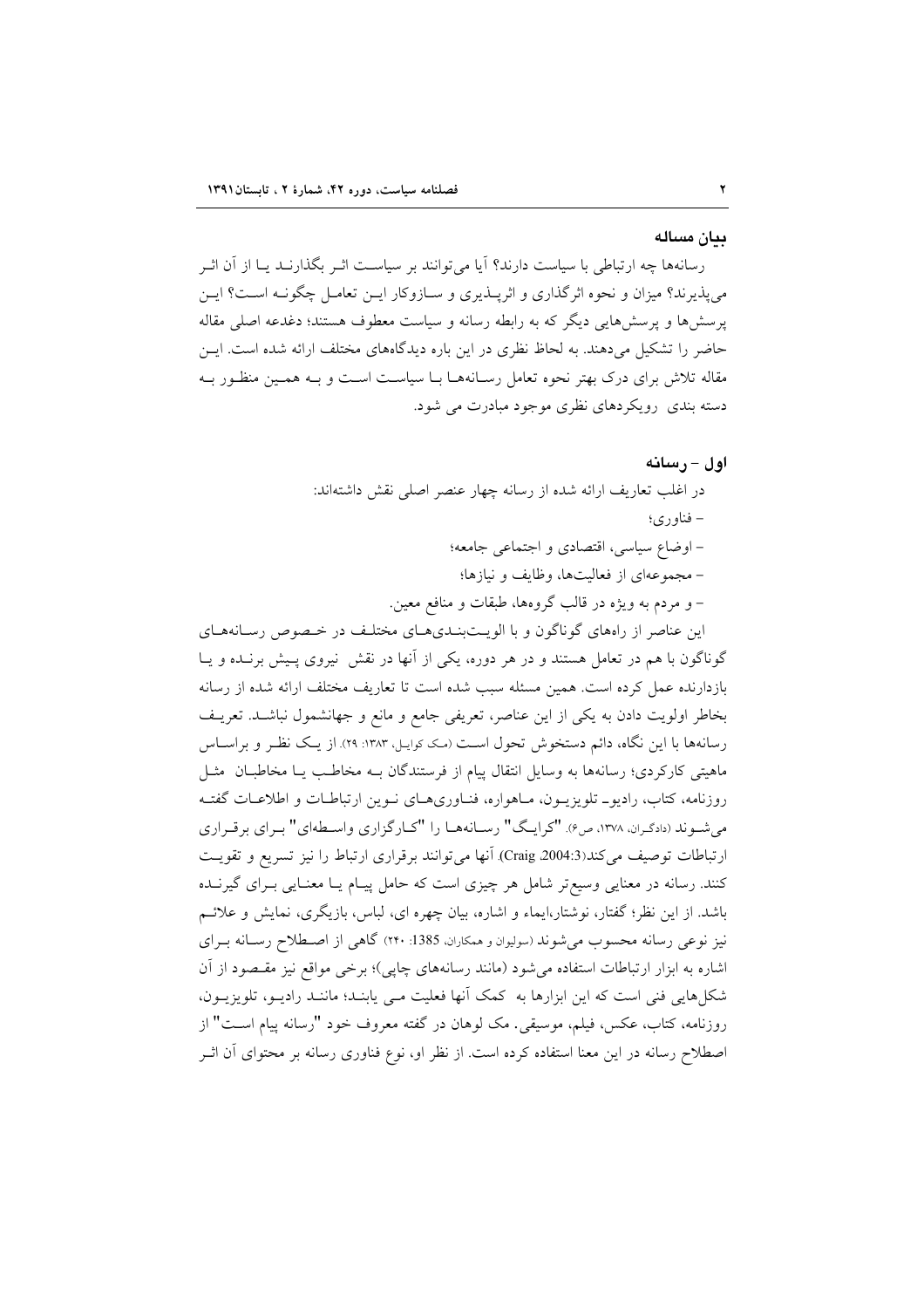مي گذارد؛ "محتواي هر رسـانه، خـود محتـوايي ديگـر اسـت" (مـک نومـان، ١٣٧٧: ۵). ايـن همـان رویکردی است که اوج آن را در نگاه "ژان بودریار" می بینیم. بودریار آنچه را کـه رسـانههـای جمعي نمايش مي دهند، فقط وانمودهـاي واقعيـت مـي بينـد كـه اغلـب ارتبـاطي بـا واقعيـت ندارند(طاهري، ١٣٧٧: ٣٣). ديويد اولسون/David olsson ضمن تاكيد بر ماهيت فناورانــه رســانه، بــه لحاظ محتوايي نيز آن را فناوري ميداند كه با نمادها هم سروكار دارد. از نظر وي، رسانه نوعي فناوری برای اطلاع دادن، ضبط کردن، اشتراک در نمادها و توزیع آنهاست (اولسون. ۱۳۷۷: ۲۱).

در هر حال، آنچه از رسانه در اینجا مورد نظر است، معنای کاربردی آن است. در این معنــا رسانه عموما به صورت جمع (Media) بکار می رود و معنای آن وسایل ارتباطات جمعـی نظیـر رادیو و تلویزیون، روزنامهها و مجلات و رسانههای مختلف چاپی و الکترونیک است که شمار زیادی از مخاطبان را تحت تاثیر قرار می دهند.

برخی نویسندگان، جدی ترین نوع برنامههای رسانهای را "خبر" و "ژانر خبری" دانستهانــد (استریت، ۱۳۸۴: ۵۷). از این نظر "رسانههای خبری" را می توان جدی ترین نوع رسانههایی دانست که از آنها انتظار می رود بر سیاست اثر گذار باشند. رسانههای خب و News media/ طبق برخبی تعاریف، بخشی از رسانههای جمعی هستند که نقطه تمایز آنها تمرکز بر ارائه خبرهای جدید و رویدادهای جاری به جامعه است؛ به عبارتی، هـر گونــه ســازمانی کــه کــار آن "گــر دآوری"/ Gathering و "انتشار"/ Publishing خبير است(answerbag.com). رسـانههـاي خبيري انــواعي دارند: تلویزیون، مطبوعات، رادیو و رسانههای آنلاین که هر یک ضمن داشتن مختصاتی ویژه، تاثیرات خاص خود را بر جامعه و به ویژه بر حـوزه سیاسـت دارنـد. از ایـن میـان، تلویزیـون قدرتمندترین رسانه فراگیر دست کم در جهان صنعتی است. بررسـی و پیمـایش۱حای متعــدد نشان داده است تلویزیون امروزه اصلی ترین منبع خبری بیشتر مـردم در سراسـر جهـان اسـت  $(Craig, 2004:7)$ 

#### دو ۾ ــ سياست

سیاست از زوایای مختلف مورد توجه قرار گرفته و از دیـدگاههــای متعــدد تعریــف شــده است. از نگاهی کلی می توان گفت تعاریف سیاست به دو دسته تقسیم می شوند:

تعریف موضوع محور: در این نگاه، سیاست علمی است که ساختارهای کلان و رسـمی را به مثابه اصلي ترين موضوعات مورد مطالعه قرار مي دهد. از اين منظر؛ مطالعه قدرت، حكومت، نهادهای حکومتی، تشکیلات مدیریتی دولت و اشکال رفتاری سیاستمداران "سیاست" تعریف می شو د.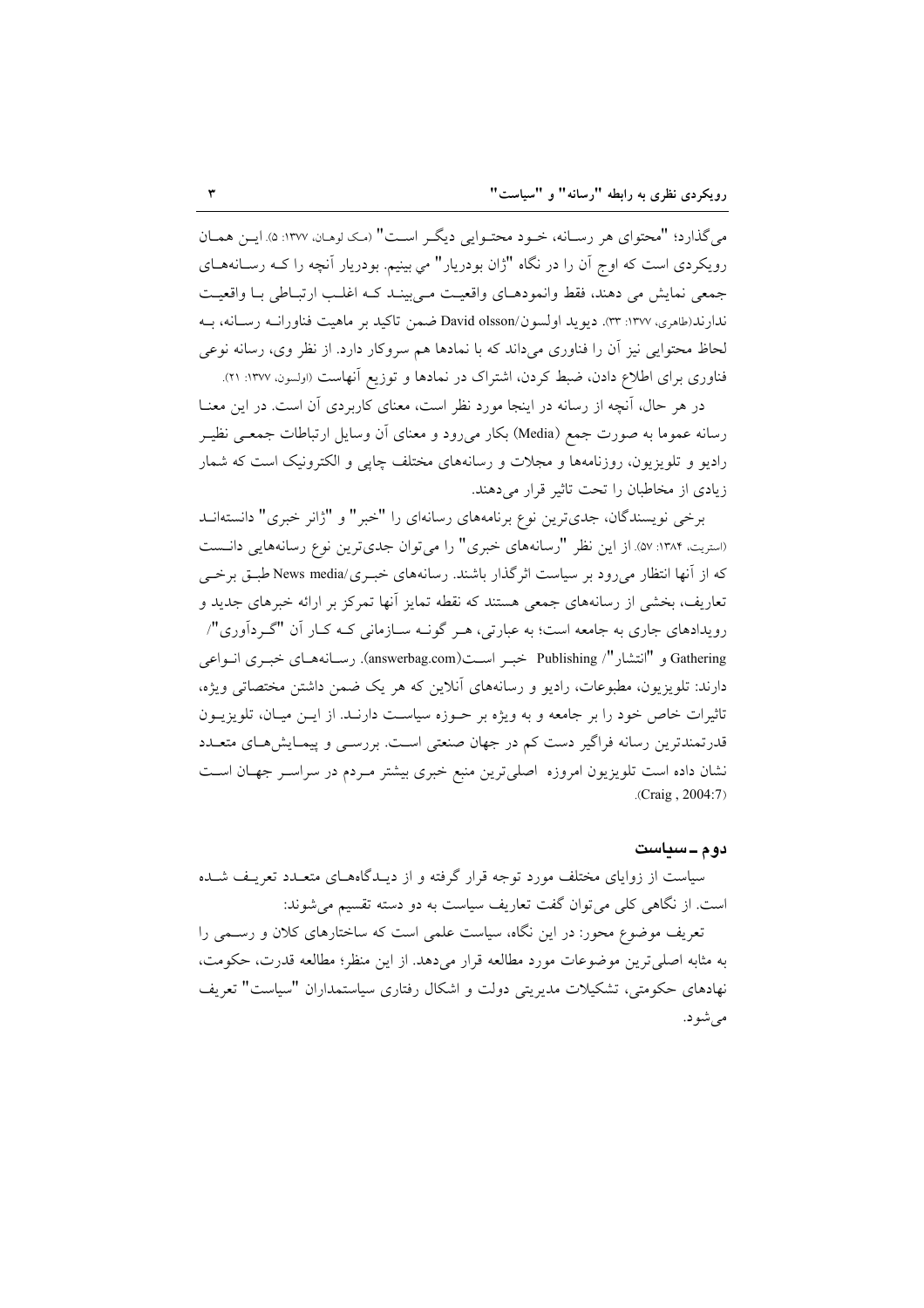تعریف فرایند محور: در این نگاه، سیاست به مثابه کنشی اسـت کــه رونــدها و فراینــدها و چگونگی تحول آن موضوع اصلی مطالعه علم سیاست است؛ این کـه مـثلا فراینـد قـدرت، چگونگی شروع، توزیع و نحوه اعمال اَن و پیگیـری نتـایج اَن چــه مــسیری را طــی مــیکنــد. سیاست مجموعه کنشهایی است که برای کسب قدرت، حفظ قدرت و اعمـال قــدرت انجـام می گیرد. این مجموعه کنش، مجموعهای از روابط سیاسی را در هر جامعهای چه کوچک و پـا بزرگ شکل میدهد و از مجموع این روابط، ساختارهای قدرت شکل میگیرند.

رسانه از طریق تاثیرگذاری بـر حـوزههـای اندیـشه، آگـاهی و احـساسات بـر کـنشهـا و فرایندهای سیاسی اثر می گذارد و روابط قدرت را تحت تاثیر قرار می دهد.

# سوم ـ ارتباط رسانه و سیاست

سیاست با هر تعریفی در تعامل با اطلاعات و رسانههای ارتبـاطی خواهــد بــود. چیــستی و چگونگی فرآیندها و ساختهای سیاسی تحتتاثیر ارتباطات و اطلاعات و فناورهـای مربـوط به آن بوده و نیز بر آنها تاثیر می گذارند. ایجاد حکومتهای نوین و ظهور دولت – ملـت را تــا حدودی نتیجه گسترش صنعت چاپ و خلق جماعتهای کتابخوان میدانند. در حالی که نظام ارتباط شفاهی و رو در رو می توانست از نظر جغرافیـایی و جمعیتـی بـه ایجـاد نظـام سیاسـی محدود منجر شود (منتظر قـائم، ١٣٨١: ٢٣٣) يكسويه يا دوسويگي فرأيند ارتباطات در هـرم قــدرت نیز به ترتیب با ایجاد و فعالیت حکومت آمرانه یا دموکراتیک تناسب تام دارد. حکومتها نیز با بهرهگیری از فناوریهای ارتباطی حاکمیت خویش را تحکیم میبخشند و مشروعیت حاکمان و سیاستهایشان را در افکار عمومی شهروندان محک میزدند. بـه طـور خلاصـه، سیاسـت و حکومت از نظر محدوده وجودی و نوع عملکرد خود وابسته به نظام ارتباطی و تکنولوژیها و سازمانهای رسانهای موجود است(همان).

شاید پاسخ به مسئله اولویت رسانه یا سیاست، منوط به پاسخ به پرسشی بـسیط امـا بـسیار مهم، مبنایی و پیچیده باشد. "رسانه یا جامعه؛ کدام محـرک اول اسـت؟" ایــن همــان پرســشی است که "مک کوایل" پیش از بررسی نظریههای رسانه، به مثابه بـستر و بنیـانی بـرای تــشریح دیدگاههای گوناگون مطرح میکند. او این دو نگرش را در قالب دو رویکرد "رسانه \_محـور" و "جامعه \_محور" مفهومسازي مي كند. برخي نيز البته از مفهوم رسانه بي طرف نام برده انــد. البته باید در نظر داشت که تعبیر "رابطهٔ متقابل رسانهها و جامعه" هر چند در برگیرنـده نــوعی مسامحه است؛ اما گریزی از آن نیست. چون جامعه در برگیرنده نهادهای گونـاگون اسـت کـه رسانهها را نیز شامل میشود. اما با توجه به نقش مهـم رسـانههـا در شـكل گیــری گــروههــا و جوامع، می توان اَن را از جامعه منتزع کـرد تـا بتـوان تـأثیرات متقابـل اَن بـر دیگـر نهادهـای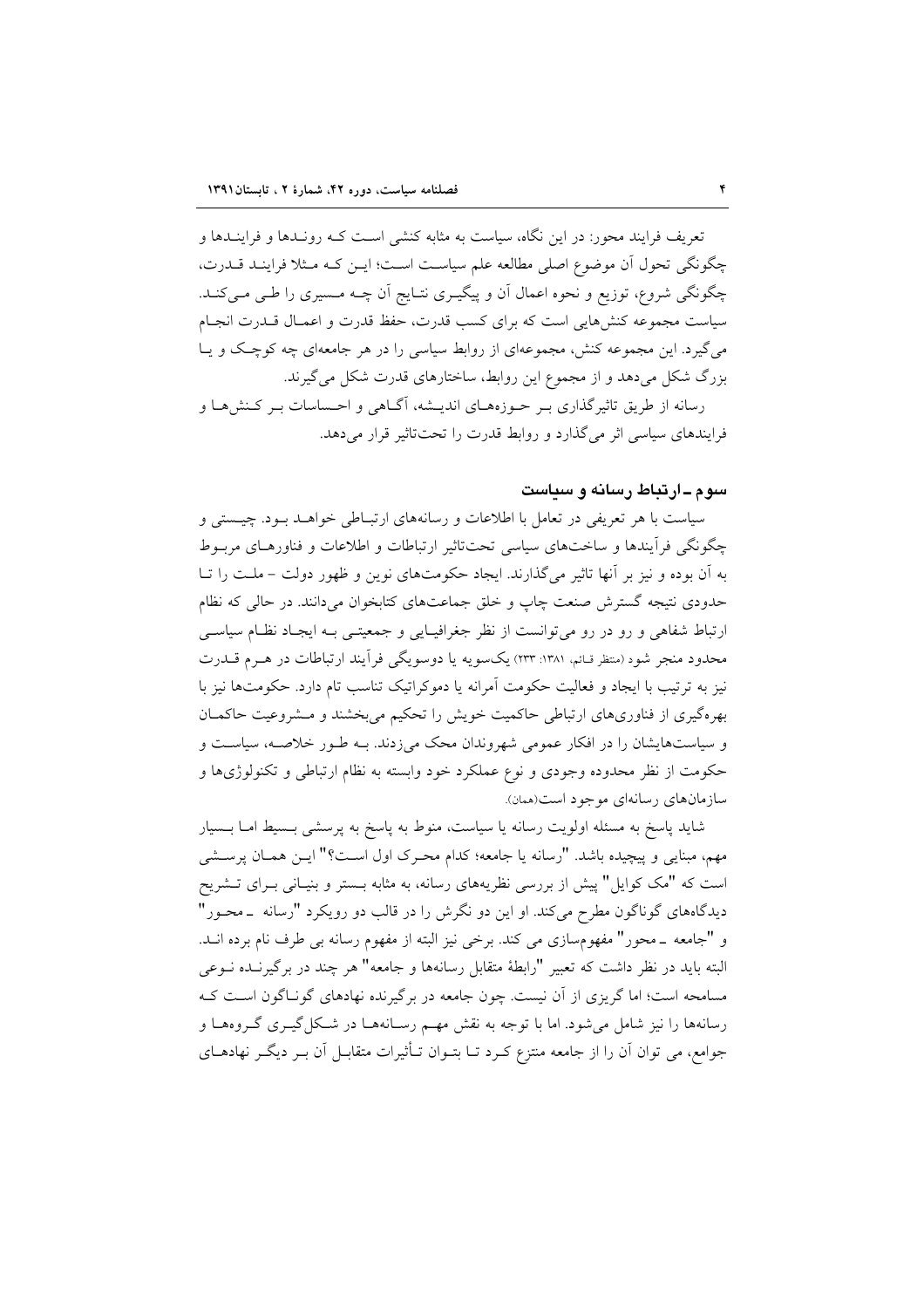اجتماعی را بررسی کرد. در این مفهوم، جامعه شامل تمامی نهادهای اجتماعی به جز رسـانههـا می شو د(أشنا، ۱۳۸۳: ۲۷۱) در دسته بندی تعامل رسانه و جامعــه ، نــسبت هــای زیــر را مــی تــوان تشخيص داد :

# ١۔رسانه بےطرف:

این رویکرد را "ژورنالیسم عینی"/Objective journalism نیز خواندهانـد. در ایــن رویکـرد، رسانهها به مثابه آیینه در نظر گرفته می شوند. آیینهای که کار آن فقط انعکـاس واقعیـات بــدون هر گونه دستکاری است. در ژورنالیسم عینی رسانه همانند آیینهای در برابر جامعه است کـه بــا نگاه در آن، واقعیات جامعه هویدا می شود. اصول کلی این نگرش عبارتند از:

الف \_خبرها در بيرون ٍ در جهان واقعي هستند؛ ب \_خبرهـا از سـازمانهـاي رسـانهاي و روزنامهنگاران مستقل هستند؛ج \_ حرفه روزنامـهنگـاري "پيـدا كـردن" ايـن خبرهـا اسـت؛ د \_ روزنامهنگار پس از یافتن خبر آن را به شکل عینی ثبت میکند. این کار یعنی انطباق \_میان آنچه توصيف مي شود و آنچــه در جهــان "بيــرون" وجــود دارد؛ ه \_روزنامــهنگــار بايــد تــاثير "ذهنيت "/ Subjective خود را به حداقل برساند (Louw2005:22).

"ژورنالیسم عینی" ریشه در نگرش "عینیگرایی"/Objectivism دارد. عینیگرایی در مقابـل ذهني گرايي يعني بازنمايي درست اَنچه واقعي است. به تعييير ديگـر بــه کــارگيري شــيوههــاي روش شناختی که کاراًیی انها برای نائل شدن به شناخت قابل قبول بـه اثبـات رسـیده اسـت. (نمکدوست، ۱۳۸۰: ۴۲). "گای تاچمن"/Gay Tachmann نیز اندیشههایی کـاربردی را بـرای عینیـت بیشتر در رسانهها به هنگام پردازش خبـر پیـشنهاد مـیکنـد: طـرح احتمـالات متنـاقض، ارائـه سندهای تکمیلی، استفاده از نقل قولها، طرح مهم ترین موضوع در ابتدای مطلب، تمایز دقیـق ميان حقايق از نظرها و تحليلها، توالي مناسب و ساخت مند اطلاعات، بيـان عناصـر شــشگانه خبر و ذکر منبع (همان: ۴۴). از زاویه تعامل رسانه با سیاست، رسـانه در ایــن رویکــرد، کمتــرین مداخله را در فرایند سیاسی و موضوعات آن دارد و عمـدتا آنهـا را بــه مثابــه آیینــهای بازتــاب مي دهد.

### ۲ــ رویکړد رسانه ــ محور:

طرفداران این رویکرد عقیده دارند؛ رسانهها نقشی بسیار فعال در تأثیرگذاری بر تصمیمات اتخاذ شده در حوزه سیاست دارند. این گروه، رسانهها را "دیده بان جامعه، ناظرانی مستقل، مشاركتكنندگانى فعال و نهادهايى سازماندهنده" مى دانند. مزيت رسانهها از اين نظر مؤيد این است که" آنها سعی دارند تا به هر آنچه که در دولت روی میدهد" یی ببرند. این مفهوم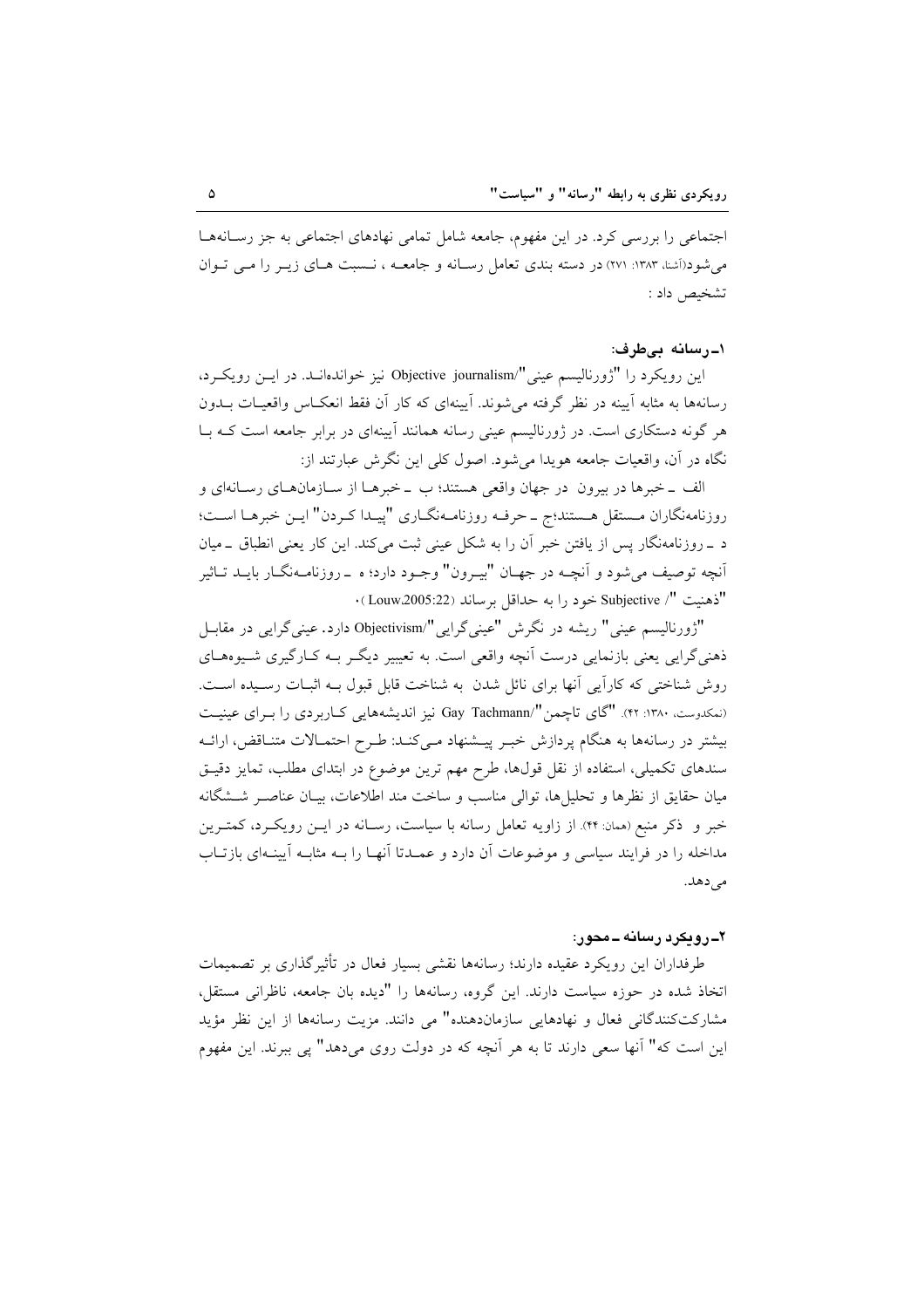بسیار قدرتمند و مقتدر از رسانهها، روزنامهنگاران و حامیان رسانه-های خبری را مجذوب خود کرده است (Malek, 1997: 5). این رویکرد در درون خود چندین دیدگاه را در بردارد که اهم أنها موارد زير است:

١-٢. نظریه جبرگرایی فناورانه : این دیدگاه وسایل ارتباط جمعی را نیرویی دگرگونیآور می داند؛ چه از طریق فناوری و چه از راه محتوایی که منتشر میکند. اوج این نگرش در "مكتب تورنتو"/Torento Schoole و چهرههايي همچون "هارولد اينيس"/ Harold Adams InnisH و "هربرت مک لوهان" بود که نقشی مستقل برای فناوری غالب در نظر می گرفتند (مک کوایل، ۱۳۸۳: ۹۵). این استقلال تا جایی ِ مطرح می شد که منتقدان آن را "جبرگرایی فناورانه"Technological Determinism خواندند. از نظر جبرگرایان فناورانه/ رسانهای، فناوریهای ارتباطی تمدنهای انسانی در مرکز فرهنگ و ساختار اجتماعی جامعه قرار دارند."اورت میچل راجرز" در کتاب "تاریخ تحلیلی علم ارتباطات، رویکردی شرحزگارانه" با مطالعه کارهای اینس و مک لوهان آنها را تنها افرادی معرفی میکند که سرگذشت رسانههای جمعی را در تایخ تمدن انسانی مرکزیت دادند و جستجو کردند. از نظر او، این دو صاحب نظر نه تنها به رسانههای جمعی به عنوان عوامل فنی جامعه می نگریستند؛ بلکه رسانهها را به عنوان عامل مسلط بر جامعه و مسائل اجتماعی تلقی می کردند. اینیس و لوهان، سرگذشت رسانههای جمعی را فقط به حوزه تاریخ پژوهی معطوف نمیدانستند چه، تاریخ رسانهها و آگاهی جامع آن، مسیری برای نگارش تاریخ تمدن غرب خواهد بود. (۱۳۸۷، ص ص ۷۸۶-۷۸۷)

به نظر اینیس رسانههای ارتباطی ابزار اصلی تمدن انسانی هستند؛ در نحوه شکل گیری سازمانهای اجتماعی موثرند. تاریخ غرب را تاریخ سوگیری ارتباط و انحصار دانش مبتنی بر کتابت شکل داده است. انتقال و ارتباط از عوامل اصلی تثبیت و ماندگاری قدرت هستند (راجرز،  $(VAV-V9 \cdot 1)$   $TAV$ 

مک لوهان نیز معتقد است فناوریهای ارتباطی، تداوم حواس پنجگانه انسان هستند؛ فناوریهای ارتباطی، عامل اصلی تغییرات اجتماعی به خصوص در سبک زندگی است؛ فناوریهای ارتباطی تکمیل کننده افکار انسانی و موجبات رشد و توسعه است؛ ابزار فنی، سازههای جسمی و کارکردهای مغز یا بدن را تغییر میدهند و تعداد ابزاری که در طول تاریخ روی آنها کلمات حک شده، از تعداد لغات نگاشته شده بیشتر است. رسانه /فناوری همان پیام است(همان).

۲–۲. نظریه گلوله جادویی: این نظریه تحتتاثیر قدرتی است که تبلیغات در جنگ جهانی اول به ویژه در قدرت یافتن هیتلر و بهرهگیری او از رسانهها در جنگ پیدا کرد و همزمان با رشد جوامع تودهای در غرب نضج یافت(ویلیامز، ۱۳۸۶: ۳۵-۳۳). از این نگاه، در واقع رسانه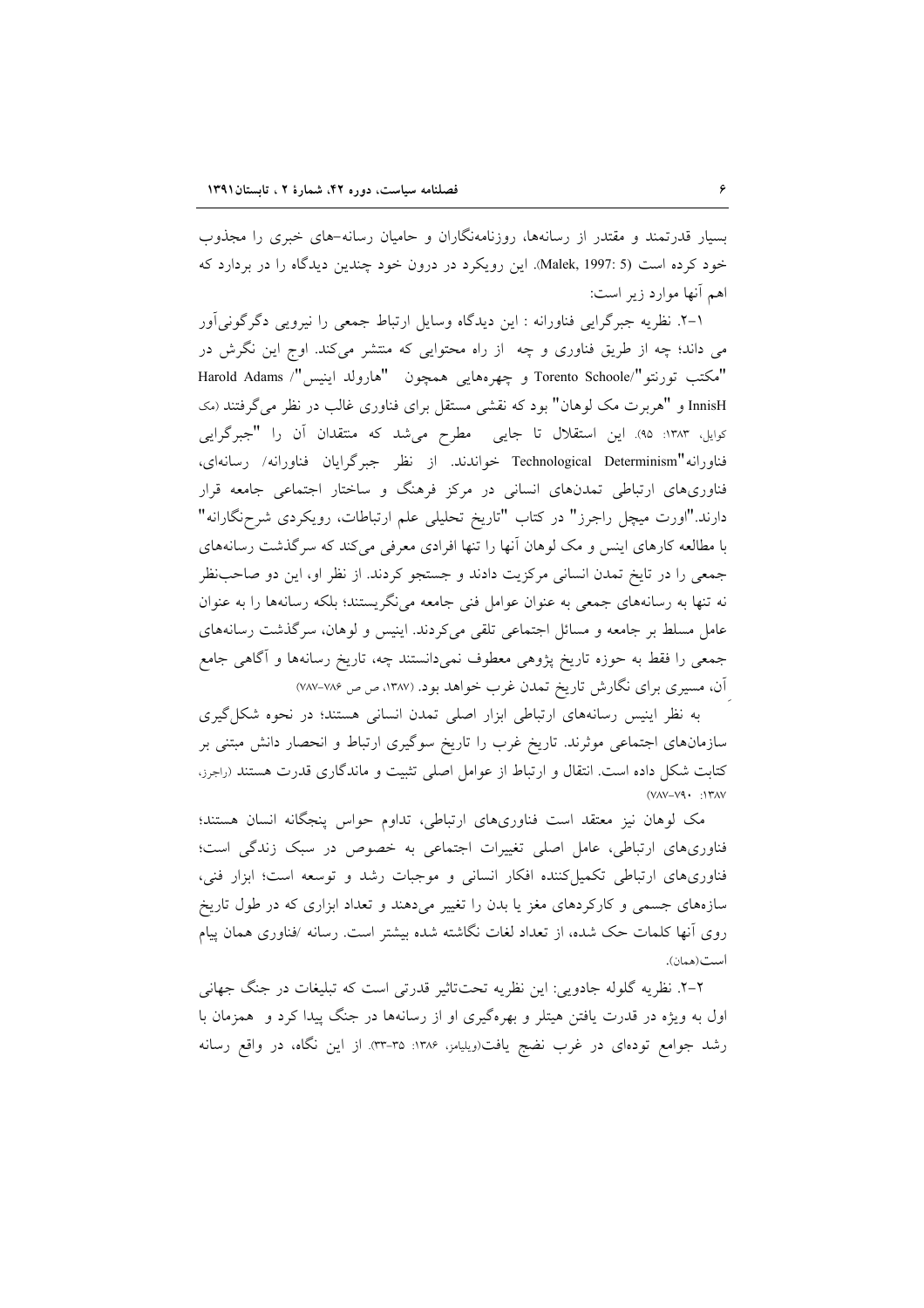میتواند پیامهای خود را به مثابه محرکهای بیرونی به درون فرد رسوخ دهد و بر همان اساس نیز انتظار واکنشی متناسب را داشته باشد. تجربه بهرهگیری از قدرت تبلیغات در سالهای جنگ جهانی اول نیز سبب شد تا این نگرش بیش از پیش مورد توجه نهادهای قدرت قرار گیرد. چرا که این نظریه بر وابستگی متقابل نهادهای اعمال قدرت و در نتیجه بر یگانگی رسانهها با منابع قدرت و اقتدار اجتماعی تاکید دارد(مک کوایل ۱۳۸۵: ۹۷) "نظریه گلوله جادویی"/ Magic Bullet Theory نامی بود که بعدها و متاثر از همین عملکرد رسانه در طی سالهای جنگ جهانی اول به این نوع اثر رسانههای جمعی داده شد. این دیدگاه که نظریه "تزریقی زیرجلدی" نیز خوانده شده است؛ پیش بینی میکند که پیامهای ارتباط جمعی بر همه مخاطبان که در معرض آنها قرار میگیرند اثرهای قوی و کموبیش یکسان دارد (سورین و تانکارد. ۱۳۸۱: ۳۸۷). تحقیقات انجام شده و نظریات ارائه شده در این رویکرد برآن هستند که رسانههای گروهی دارای تأثیر قوی و اقناعی هستند.

# ٣-٣. الكوى ماريبج سكوت/Spiral Of Silec

یکی از دیدگاههایی که بیش از بسیاری از نظریههای دیگر بـه رسـانههـای جمعـی قــدرت می دهد؛ نظریهای است که "الیزابت نوئل نئومان"/Elizabet Noelle Neuman جامعهشناس آلمانی در ۱۹۷۴ با عنوان "مارپیچ سکوت" مطرح کرد. این الگو در پاسخ به این پرسـش کـه چگونـه افکارعمومی تشکیل می شود به بررسمی تـاثیر متقابـل ارتبـاط جمعـی، ارتبـاط فـردی و درک شخصی از فکر خود در رابطه با افکار دیگران می پردازد (محسنیان راد، ۱۳۸۲: ۴۵۹). اسـتدلال نئومـان این است که رسانههای جمعی حتما برافکار عمومی اثرهای قوی دارند؛ اما این اثرها به خـاطر محدودیتهای پژوهش، درگذشته کم اهمیت شمرده شده یا کشف نـشده بـاقی مانـده اسـت. نئومان میگوید: سه ویژگی ارتباط جمعی، یعنی تراکم، همه جایی بودن و همصدایی در ایجاد اثرهای قوی بر افکارعمومی با هم ترکیب میشوند(سورین و تانکارد،۱۳۸۱: ۳۹۷-۳۹۶). عامل دیگر ک از نظر نئومان وارد عمل مي شود؛ "مارپيچ سكوت" است. حـرف اصـلي و پايــه ايــن الگــو آن است که اکثر افراد کوشش می کنند از داشتن نگرش و باور منزوی و تنها اجتناب کنند. بنابراین فرد به محیط اطرافش آن چنان نگاه میکند که بیاموزد کدام نظریات حکمفرما، شـایع و غالـب است یا قدرت را در دست دارد و کدام نظریات کمتر مسلط یا رو به زوال است. اگـر فـردی معتقد باشد که نظریات شخصی او در رده ای عقبتر قرار دارد؛ کمتر رغبتـی بـرای بیـان آنهـا خواهد داشت. فقط به این دلیل که از انزوا مبی ترسـد (محـسنیان راد ، ۱۳۸۲: ۴۵۹). در ایــن میــان، نقش رسانههای جمعی از سه طریق مشخص می شود :

١) رسانهها، تصورات افراد را شكل مى دهند راجع به اينكه چه عقايدى مسلط است؛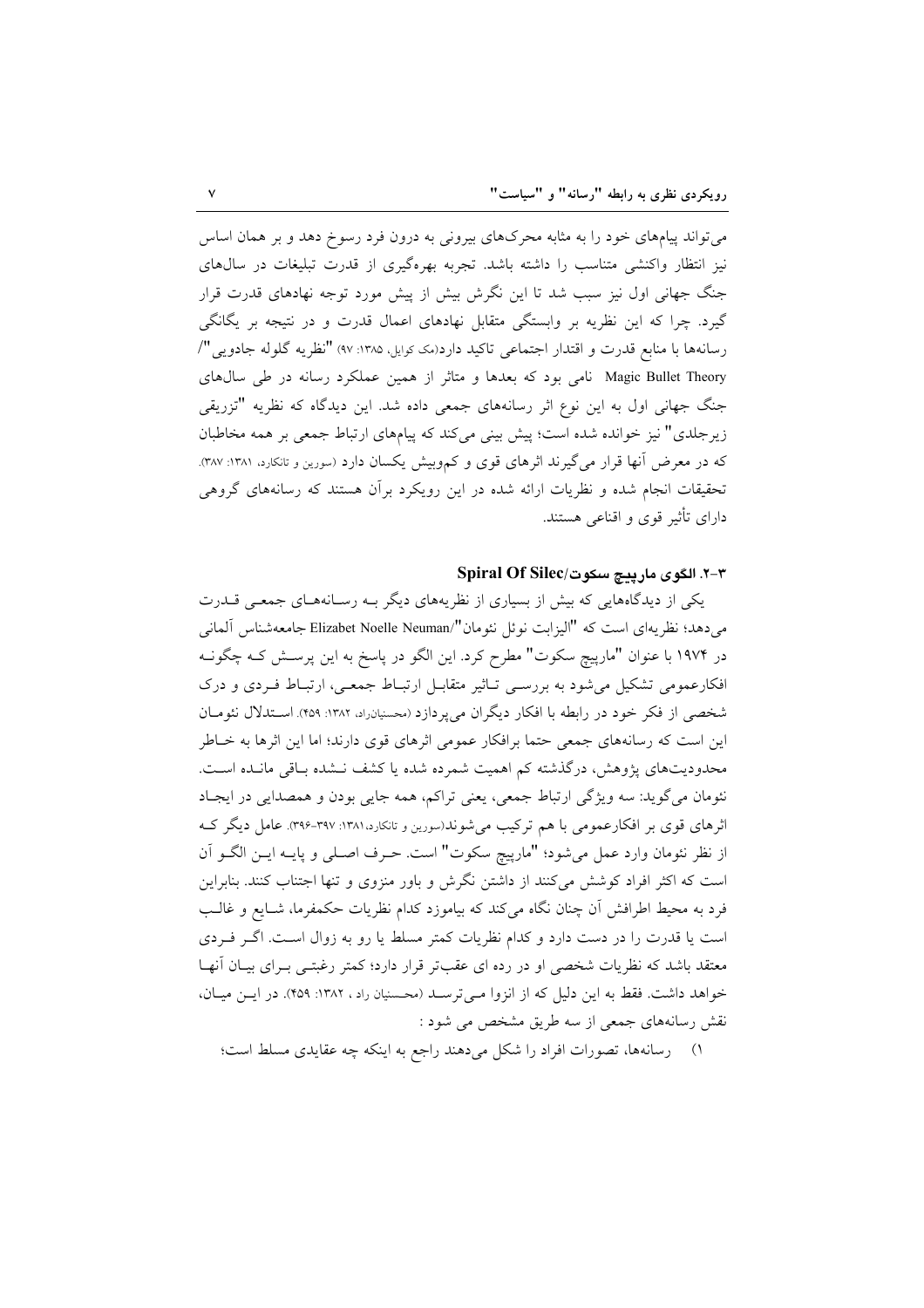۲) رسانهها، تصورات مربوط به عقاید رو به افزایش را شکل می دهند؛

۳) رسانهها، تصوراتی را شکل میدهند راجع به اینکه شخص چه عقیدهای را میتوانـد در افکارعمومی ابراز کند؛ بدون اینکه منزوی شود.

نئومان در نهایت استدلال میکند که تمایل به سخن گفتن راجـع بـه موضـوعات بـه طـور عمده تحت تاثیر تصور فضای عقیده است. اگر فضای عقیده بـرخلاف عقیـده شـخص باشـد؛ شخص سـاكت مـىمانـد. نيـروى انگيزشـى بـراى ايـن سـكوت تـرس از انزواسـت (سـورين و تانکار د، ۱۳۸۱: ۳۹۸-۳۹۷).

# ۲-۴. اثر سی ان ان/CNN Effect:

طرفداران این باور برآن هستند که رسانهها امروزه بعضا سریعتر از کارگزاران عرصه سیاست به موضوعات سیاسی میپردازند و اهمیت آن را برای جامعه بازگو میکنند. اثر سی انان در واقع یکی از نمونههای متاخرتر رویکرد اولویت رسانه است. "استیون لیوینگستون"/Steven Livingston اثر سی ان ان را "تاثیر یخش زنده رسانههای جهانی جدید بر ديپلماسي و سياست خارجي تعريف ميكند." "پيرس رابينسون"/Piers Robinson پاسخ مخاطبان و نخبگان سیاسی داخلی به رویدادهای جهانی را که از طریق فناوریهای ارتباطی يخش زنده منتقل مي شوند اثر سي ان ان مي داند. "جوزف ناي"/Joseph S. Nye Jr اما با جزئياتي بيشتر، اثر سي ان ان را اين گونه تعريف مي كند: "تاثير فزاينده جريان آزاد اطلاعات منتشر شده در رسانههای یخشی و اخبار کوتاه، بر افکارعمومی در جوامع آزاد."تفاوت در نگاه اندیشمندان یاد شده متاثر از زاویه نگاه آنها به موضوع است. برخی آن را از زاویه عامل یا کارگزار دیدهاند؛ برخی بر آنچه تاکید کردهاند که از این عامل متاثر میشود و برخی نیز توجه خود را به فرايند و يوپايي اين فرايند علت ـ معلولي معطوف داشتهاند (5-6:bahador,2007)

به طور کلی اگر بیذیریم تأثیر فناوریهای ارتباطی همان اثر سی ان ان تعریف شده است؛ طرفداران آن برآن هستند که رسانهها به ویژه در مواقع بحرانی و فجایع انسانی میتوانند بر دولتها تاثير بگذارند و آنها را وادار به واكنش براي رفع بحران كنند. به گفته "لوينگستون" این تأثیر به لحاظ تحلیل در سه مقوله متمایز و مستقل مورد بحث قرار می گیرد: "تأثیر سی ان ان" به مثابه:

- عامل شتابزا؛
- عامل بازدارنده؛
- و عامل بر جستهساز (سمتي، ۱۳۸۵: ۳۴).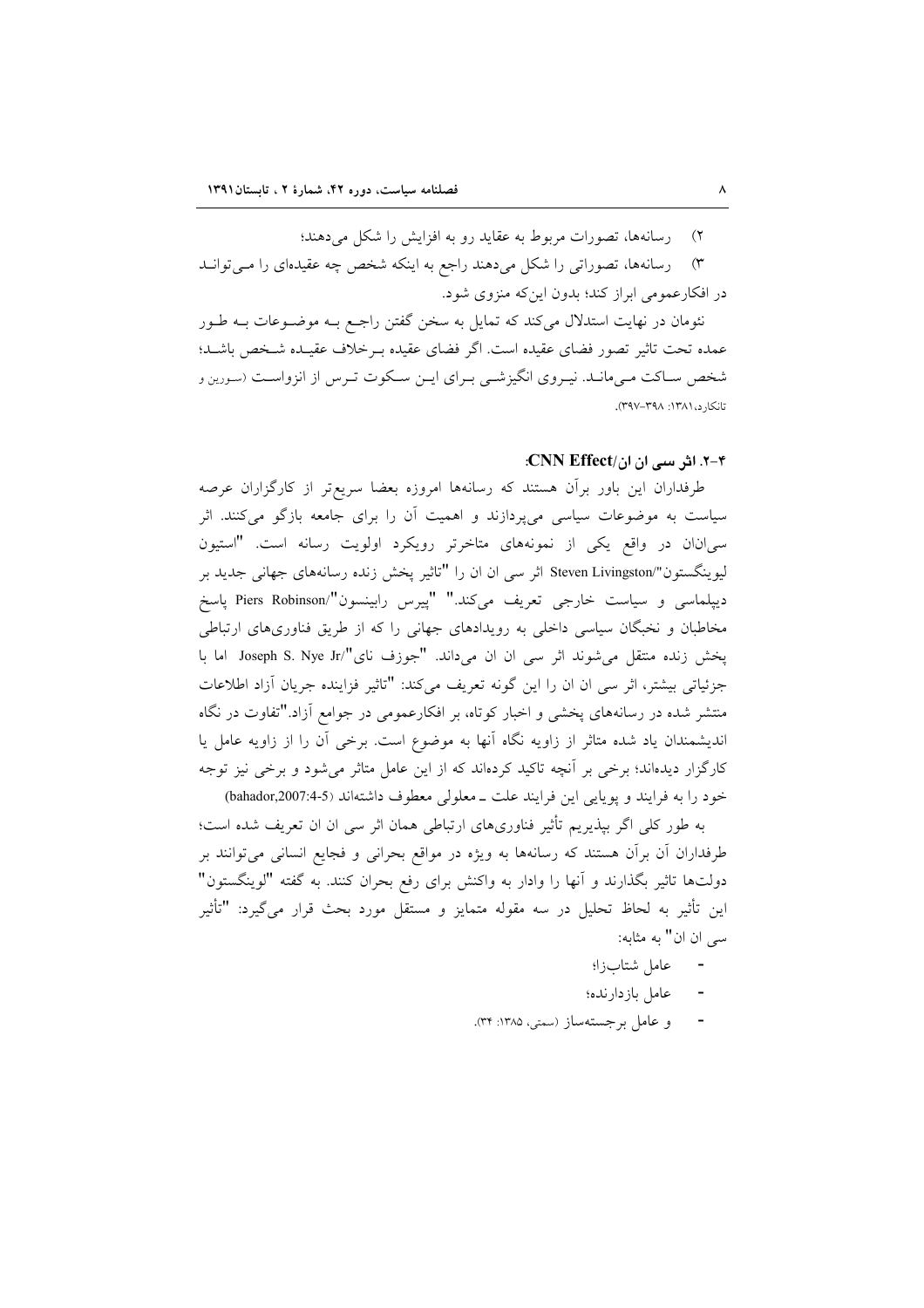وقتی "تأثیر سی ان ان" عامل شتابزا تعریف میشود؛ فرض بر این است که فناوریهای اخیر ارتباطی، در جهان به سیاستمداران مجالی برای تأمل و مشاوره نمی دهد. همچنانکه "نيكلاس برن" سخنگوي وقت وزارت خارجه آمريكا زماني گفته بود: "هرچند حوادث در آن سر دنیا اتفاق می|فتد؛ امروز دیگر عجیب نیست که خبرنگار سی ان ان فورا از من بخواهد نظرم را درباره اّن حادثه بگویم؛ پیش از آنکه حتی فرصت داشته باشیم گزارشی دقیق و کامل از سفارتمان دریافت کنیم"(همان: ۳۴). وقتی "تأثیر سی ان ان" را سرعتگیر یا بازدارنده سیاست خارجي` تعريف ميكنيم؛ منظور تأثير عاطفي و نمايشي تصاوير است. اينجا دغدغه اصلي، واکنش عاطفی عمومی به تصاویری خاص است. برخی اعتقاد دارند که تصمیم دولت کلینتون در سال ۱۹۹۳ برای پایان دادن به مداخله در سومالی تحت تأثیر واکنش عمومی به چنین تصاویری تلویزیونی بوده است. از این نظر شاید بتوان حوادث زندان ابو غریب در عراق را نیز با اين ديدگاه بررسي كرد. رايج ترين شيوه تعريف "تأثير سي ان ان" نيز در نظر گرفتن سي انان در مقام کارگزار یا عامل "برجسته سازی"/Agenda Setting است. "محمد ساچیربیگ" سفیر بوسنی در سازمان ملل متحد زمانی گفت: "اگر به چگونگی تحویل و توزیع کمکهای انسان-دوستانه در بوسنی توجه کنید؛ می بینید دوربینهای تلویزیونی در جایی قرار میگیرند که مردم بهتر و بیشتر غذا و خدمات دارویی و پزشکی دریافت کردهاند؛ در حالی که در مکانهایی که مردم از شدت گرسنگی، بیماری و بمباران مردهاند، از دوربین تلویزیون خبری نیست." همچنین درباره تاثیر گزارشهای مطبوعاتی بر تصمیم آمریکا به مداخله در سومالی "مارلین فیتز واتر" مشاور مطبوعاتی بوش اعتراف میکند که بعد از انتخابات، رسانهها برای تحت پوشش قرار دادن بحران سومالی فراغت داشتند و آن وقت بود که فشار بر ما افزایش پیدا کرد و از هر گوشهای شنیده میشد که باید کاری کرد. سرانجام فشار آن قدر زیاد شد که رئیس جمهور گفت: "نمی توانم این فشار را تا دو ماه دیگر تحمل کنم. وقتی نرخ مرگ و میر (ناشی از گرسنگی) به بیش از ۱۰۰ نفر در روز رسید؛ تلویزیون ضربهی نهایی را به ما وارد کرد." وقتی تصاویر گرسنگی، هرج و مرج و فلاکت انسانی بر صفحه تلویزیون به نمایش گذاشته شد؛ تلویزیون عملاً چارچوب (باید کاری کرد) را برای سیاستگزاران تعیین کرد (ممان ۳۵-۳۴).

<sup>&</sup>lt;sup>1</sup> بخشم عمده از بحثهای نظریه اثر سی ان ان مربوط به تاثیرگذاری در حوزه سیاست خارجی است که البته نقدهایی هم به آن وارد شده است. برای مطالعه بحثی مبسوط در این باره نک به: "ارتباطات جهانی و سیاست خارجی" نوشته ایتان گیلبوآ، ترجمه حسام|لدین آشنا و محمدصادق اسماعیلی، انتشارات دانشگاه امام صادق، ۱۳۸۸: ۱۵۵– ۱۱۹.

به این نظریه البته نقدهای جدی وارد شده  $\,$ است. از جمله لوینگستون (۱۹۹۵) ثابت کرده است اکثر اقدامات بشر  $^{-2}$ دوستانه، بدون توجه خاص رسانهها انجام شده است. دلیل پیشتاز خواندن سی ان ان در جهان خبر، سلطه این بنگاه خبری بر بازار اخبار جهانی است. سی ان ان به ۱۵۰ میلیون تلویزیون خانگی در بیش از ۲۱۲ کشور و منطقه جهان وارد شده است. یعنی بیش از ۸۰۰ میلیون نفر در سراسر جهان به سی ان ان دسترسی دارند. وی با اشاره به گستردکی شبکه خانوادگی سی ان ان رمز موفقیت این نوع عملکرد سی ان ان را چنین باگو میکند: "رمز موفقیت شبکههای خانواده سی ان ان اصلی ساده است؛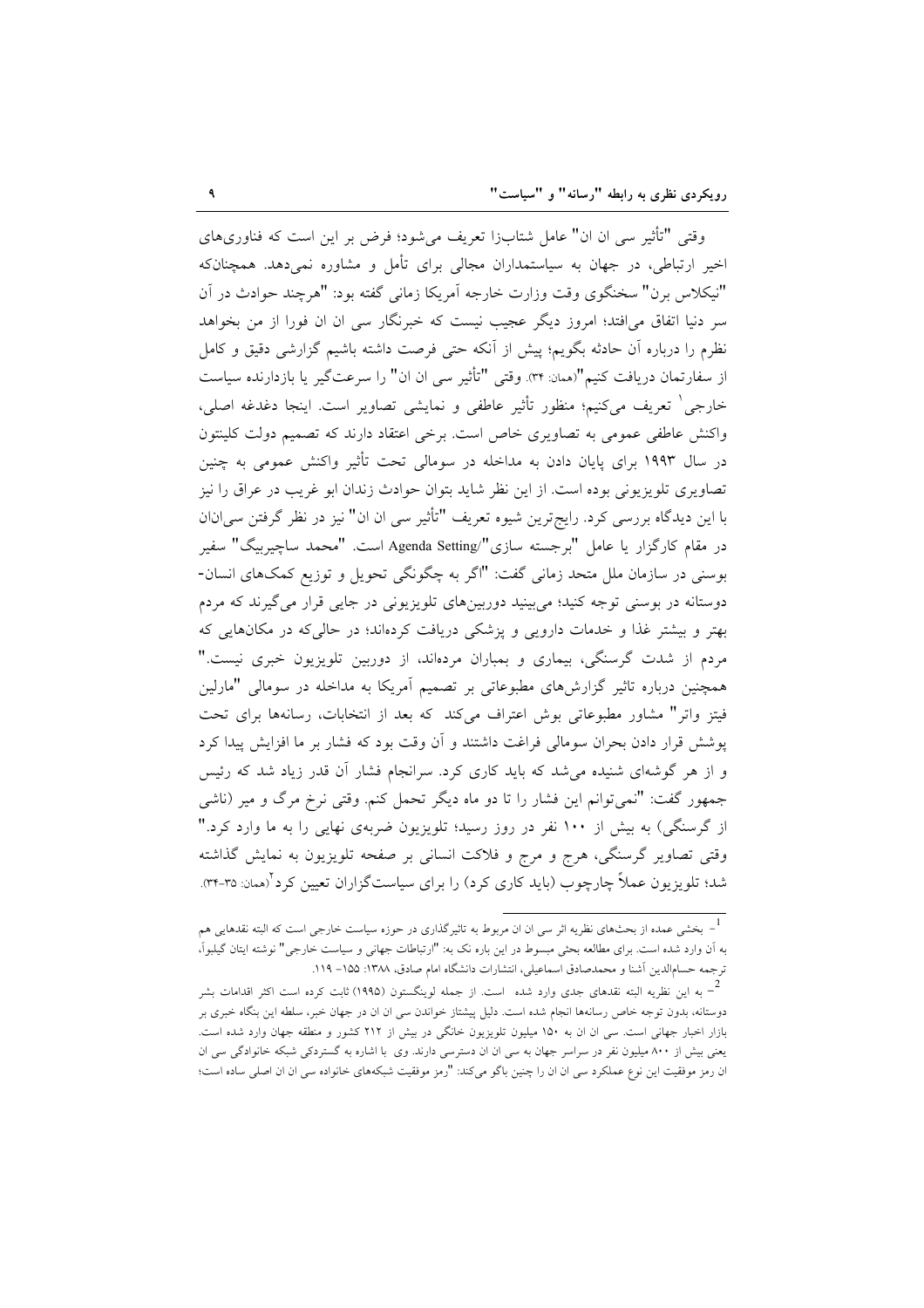# 8-۲. اثر فاکس نیوزی/Fox News Effect

در سال ۲۰۰۶ میلادی دو اقتصاددان به نامهای "استفانو دلا ویگنا"/Stefano Della Vigna از دانشگاه کالیفرنیا در برکلی و "ایتان کاپلان"/Ethan Kaplan از دانشگاه استکهلم نتایج یژوهشی را منتشر کردند که در آن نشان داده شد؛چگونه گسترش پوشش یک شبکه تلویزیونی خاص می تواند بر جهتگیری سیاسی افراد آن منطقه به ویژه در انتخابات ریاست جمهوری تاثیر بگذارد. نویسندگان این مقاله در واقع تاثیر "جهتگیری رسانهای"/ Media bias را بر نوع رای دهی بررسی کردند (Vigna & Kaplan,2007: 1188). آنها نشان دادند رابطه ای مهم بین تغییر در فضای رسانهای آمریکا یعنی گسترش جغرافیایی پوشش شبکه کابلی فاکس نیوز۱ بین سال های ۱۹۹۶ تا سال ۲۰۰۰ و افزایش میزان دسترسی آن، با نوع رفتار رایدهی افرادی وجود داشته است که در معرض این تلویزیون قرار گرفته اند. براساس یافتههای این یژوهش بین اکتبر ۱۹۹۶ تا نوامبر ۲۰۰۰ شبکه خبری فاکس نیوز در برنامهسازی کابلی بیش از ۲۰ درصد شهرهای آمریکا وارد شد و دسترسی به آن در سال ۲۰۰۰ افزایش یافت. بررسی آنها نشان داد این شبکه تا سال ۲۰۰۰ در ۹ هزار و ۲۵۶ شهر که در آن شبکه فاکس نیوز به بازار کابلی آن وارد شده بود در میزان کسب رأی جمهوریخواهان سهم داشته است؛ یعنی در این مدت جمهوریخواهان در شهرهایی که فاکس نیوز پخش شده بود بین ۴ تا ۷ دهم درصد امتیاز به دست آوردند. ویگنا و ایتان همچنین دریافتند فاکس نیوز توانسته بود ۳ تا ۸ در صد مخاطبان خود را برای رأی دادن به جمهوریخواهان متقاعد کند( Ibid:1199). ویگنا و ایتان برای این پژوهش، تغییرات در میزان رأی جمهوریخواهان را در شهرهایی که فاکس نیوز تا قبل از انتخابات سال ۲۰۰۰ برای آنها برنامه پخش میکرد با میزان رأی آنها در شهرهایی مقایسه کردند که تا این سال در آنها برنامه پخش نمی کرد. آنها برای این کار سه مولفه اساسی مرتبط یعنی گسترش سریع، تنوع جغرافیایی و گرایش محافظهکارانه در پوشش این شبکه تلویزیونی را در نظر گرفتند. در نهایت آنها یافته مهم خود را اینگونه خلاصه کردند که فاکس نیوز در انتخابات سال ۲۰۰۰ تاثیری زیاد داشته و ورود آن سبب افزایش سهم رأی

<sup>&</sup>quot;موضوع خبری مشخص را بگیرید و آن را در انواع و اشکال مختلف در دیگر شبکههای این سازمان عظیم پخش کنید" (سمتی،١٣٨۴: ٣٨)

۱. شبکه خبری ۲۴ ساعته فاکس نیوز در اکتبر ۱۹۹۶ بوسیله رابرت مرداک و به منظور رقابت با ســی ان ان ایجـاد شــد. ایــن شبکه مانند سی ان ان در ابتدا فقط از طریق کابل و تا حدی کمتر از طریق ماهواره دریافت می شد؛ اما متاثر از رقابت هـای بازاریابی، شماری از شرکتها در مدت ۴ سال به فاکس نیوز اضافه شد. گسترش جغرافیایی این شبکه نیـز همزمـان بـود بــا افزایش سهم مخاطبان آن. براساس گزارشها تا ژوئن سال ۲۰۰۰ (زمان پایانی پژوهش ویگنا و ایتان) ۱۷/۳ در صـد جمعیـت آمریکا برنامههای این شبکه را مشاهده میکردند.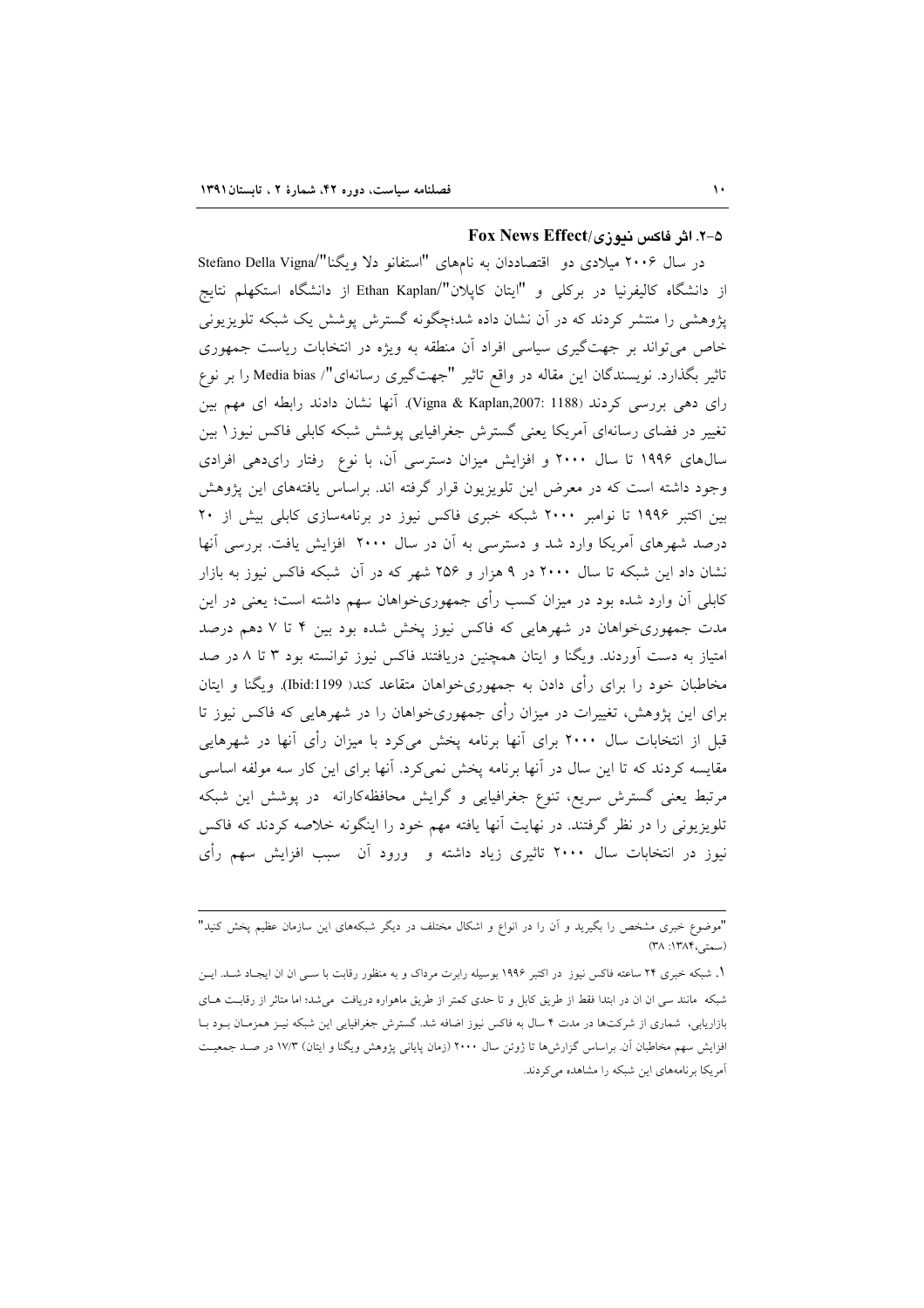جمهوریخواهان در انتخابات ریاست جمهوری از ۴٪ درصد به ۷٪ درصد ً شده است. ٰ این دیدگاه به طورکلی بر آن است در برهههایی خاص مانند انتخابات ریاست جمهوری، افزایش پوشش رسانهای از جانب رسانههایی خاص و نیز افزایش دسترسی مخاطبان به پیامهای متفاوت رسانهای، در نهایت تغییر در رفتار مخاطبان از جمله رفتار رای دهی را در پی می آورد.

# ۳ـ رویکرد جامعه – محور

این رویکرد بر وابستگی ارتباط جمعی – فناوری و محتوا به سایر نیروهای جامعه به ویــژه یول و سیاست تاکیـد مـی کنـد. از ایـن دیـدگاه، شـکل رسـانههـای جمعـی خـود محـصول دگر گونی های تاریخی است. یعنی پاسخی به تقاضاهای سـایر نهادهـای اجتمـاعی بـرای ارائـه خدمت به آنهاست. آنچه در این دیدگاه به عنوان جامعه مـد نظـر اسـت بـه دو شـكل مطـرح می شود که در نهایت، هر دو یک ماهیت را نشان میدهد. در شکل اول، نیروهای جامعـه بـه صورت طبقه، فرهنگ و ساختار اجتماعی به معنای وسیع و جمعـی آن مطـرح مـیشـوند. در شکل دوم، جامعه به صورت اختلاف علایق، انگیزهها یا جایگاه اجتماعی مطرح می شود که در واقع توجیه کننده استفاده و پاسخ گزینشی به ارتباطات است و رسانه را مقهور نیازهای حیـات فردی واجتماعی میداند. به طور کلی، در این رویکرد رسانهها وابسته قلمداد میشوند و نتیجه کلی که حاصل می شود؛ این است که مردم و جامعه از رسانهها بهره برداری می کنند نـه اینکـه مورد بهرهبرداری رسانه قرار گیرند(مک کوایل، ۱۳۸۵: ۹۶-۹۵). همچنین مطالعات فراوان در این باره ثابت می کند آثار پیامهای رسانه ای با توجه به نوع گروهی کـه فـرد در جامعـه بـه آن بــستگی دارد، متفاوت است. بدین تریب، برای درک بیشتر آثار وسایل ارتباطی، باید وضع افراد استفاده کننده از این وسایل را در داخل محیط خانوادگی و گروه حرفهای آنان مورد مطالعه قـرار داد و به بررسی آن به عنوان توده نامتمایز اکتفا نکرد(معتمدنژاد: ۱۳۷۱: ۱۸۵-۱۸۴).

برخی پژوهشگرانی که در این طیف قرار دارند حتی رسانهها را چیزی بیشتر از "مهرههـای یک بازی سیاسی نمیدانند که اختیار آنها در دست سیاستمداران و مؤسسات قدرتمند سیاسی واشنگتن است". طرفداران این دیدگاه عقیده دارند رسانهها از نظر ساختاری، عمــلاً بــه عنــوان

<sup>1-</sup> بـا وجـودي كـه " اثـر فـاكس نيـوز" ماننـد اثـر سـى ان ان هنـوز مـورد نقـد و بررسـى جـدي قـرار نگرفتـه اسـت؛ ابداع كنندگان اين نظريه خود نقدهايي را بر آن وارد كردهاند. "ويگنا" و " ايتان " بهرغم تاكيـد بـر يافتـه فـوق، از تعمـيم آن .<br>خودداری و تاکید میکنند اثر فاکس نیوزی بر رأیدهندگانی که عقلانی رفتار میکنند موقتی و بر رایدهندگانی که به صورت غیرعقلانی اقناع میشوند اثری ماندگار خواهد بود. آنها اذعان می کنند با وجود پی بـردن بـه تغییـر رفتـار رأیدهنـدگان امـا نتوانستند میزان و شدت اقناع رأىدهندگان به جمهورىخواهان را محاسبه كنند. ضمن آنكه تالى منطقى اين پژوهش آن است که این میزان تغییر در رأیدهندگان چه تاثیری بر نحوه تصمیمگیری و سیاستگذاری جمهوریخواهان داشته است کـه در ایــن يژوهش آنها نتوانستهاند براي آن نيز پاسخي بيابند. ( 2014 Vigna & Kaplan .2007)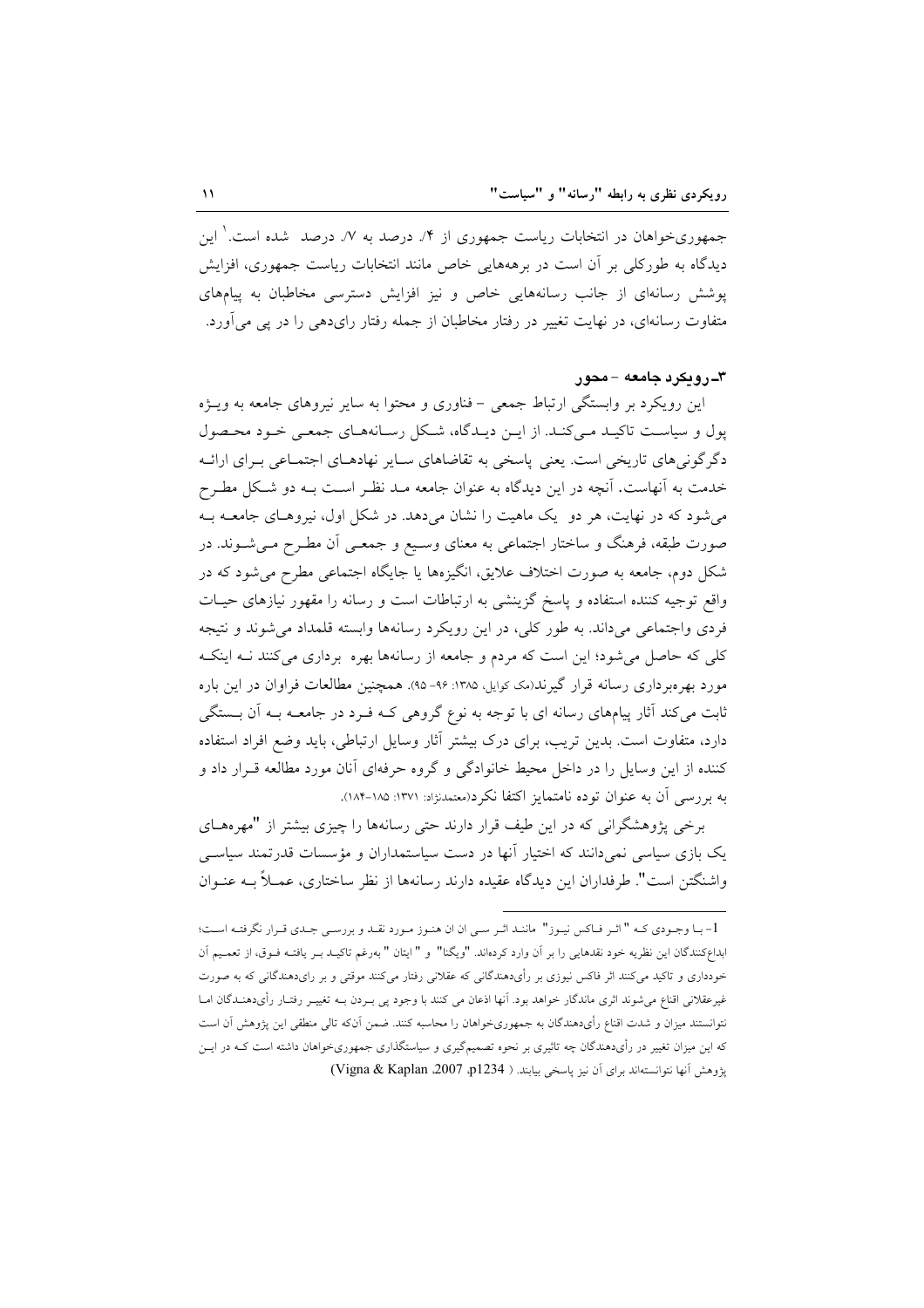وسیلهای برای اجرای سیاست خارجی به کـار گرفتـه مـی شـوند. "نیمـو" و "مـک کـومبز"/ Nimmo & McCombs از همسین نگIه اساسیا مفهـوم رسـانههـای مخـالف را "افـسانهای سیاسی "Political Myth/ توصیف می کنند. علاوه بر این، رسانهها به حمایت از طبقه نخبگــان و دیگر پیشگامان سیاسی موجـود تمایـل دارنـد؛ همینطـور افـرادی چـون" آلتـشول"/ Altschull (١٩٨۴)، "كيتلين "/Gitlin)، "هـالين "/Hallin (١٩٨٧) و "تـاجـمن "/Tuchmam) (١٩٧۴) بر این نکته تاکید دارند که رسانههای خبری با تسلیم شدن به قدرت تنها بر تـصمیمات دولـت صحه مرگذارند.

بعضي نويسندگان يا را فراتر نهاده و ادعا كردهاند رسـانههـا بـه مثابـه بخـشي از " الگـوي تبليغــات " عمــل مــي كننــد (Malek, 1997: 5-6). الگــوى تليلغــات شــايد يكــي از جــامع تــرين نظریههایی باشد که در قالب رویکرد جامعه – محور قرار می گیرد. این رویکرد به علـت آنکـه در تحلیل عملکرد رسانهها در غرب از نگاهی تک علتی و محدود پرهیز دارد و تلاش می کند با برشمردن مولفههای مختلف، تحلیلی جامع تر ارائه کند؛ بیش از دیگر نظریههای مبتنی بـراین رویکرد مورد توجه پژوهشگران قرار گرفته است. مناسب است به عنوان نمونــه مطلــوب و در عین حال آموزنده هم به لحاظ نظری و هم به لحاظ عملی از نظریـههـای جامعــه ــ محــور در اینجا بررسی شـود. نظریــه دومـی کــه در ایــن رویکـرد مـورد توجــه اسـت "نظریــه سـلطه" /Hegemony Theory است كه به اختصار توضيح داده مي شوند.

# : Propaganda model/ الكوى تبليغات. Propaganda model

بی طرفی در ارائه و انتشار اخبار عینبی، همواره شعار، سیاستها و تبلیغات رسانهای قدرتهای اقتصادی مبتنی بر بازار را تشکیل داده است. بر مبنای این ادعـا، اصـل بـر گـزارش بے طرفانه، غیرمغرضانه و آزاد اخبار و اطلاعات است و عوامل مؤثر در این امر از جملــه عامــل سیاسی، اقتصادی و..) تقریباً نادیده انگاشته میشوند. در عین حـال، برخــی منتقــدین از جملــه "نوام چامسکی "/Noam Chamsky و "اردوارد. اس. هرمـان"/Edward S. Herman بـه انتقـاد از این طرز فکر و تلقی از آزادی رسانهای پرداخته و در الگوی معروف خود، "الگوی تبلیغات " که به مدل "صافی های خبری" معروف شده است؛ عواملی را برمی شمارند که به کمک آنهـا، بازیگران سیاسی – اجتماعی مهم و قدرتمند به اخبار شکل میدهند و در حقیقت مـا بــا بــازار هدایت شده خبری مواجهایم نه بازار آزاد خبری (هرمانه ۱۳۷۹: ۱۶۰). چامسکی حتـبی از ایــن هــم فراتر می رود و اصولاً معتقد به دستکاری نظاممند از طریق تبلیغات و روابط عمومی می شـود که طبیعتاً ارائه اخبار و اطلاعات نقشی عمده در آن بازی میکند. هرمان درمقالهای که نزدیک به یک دهه بعد از انتشار اولیه این الگو به نگارش درآمد؛ درواقع در پاسخ به منتقـدان تـصریح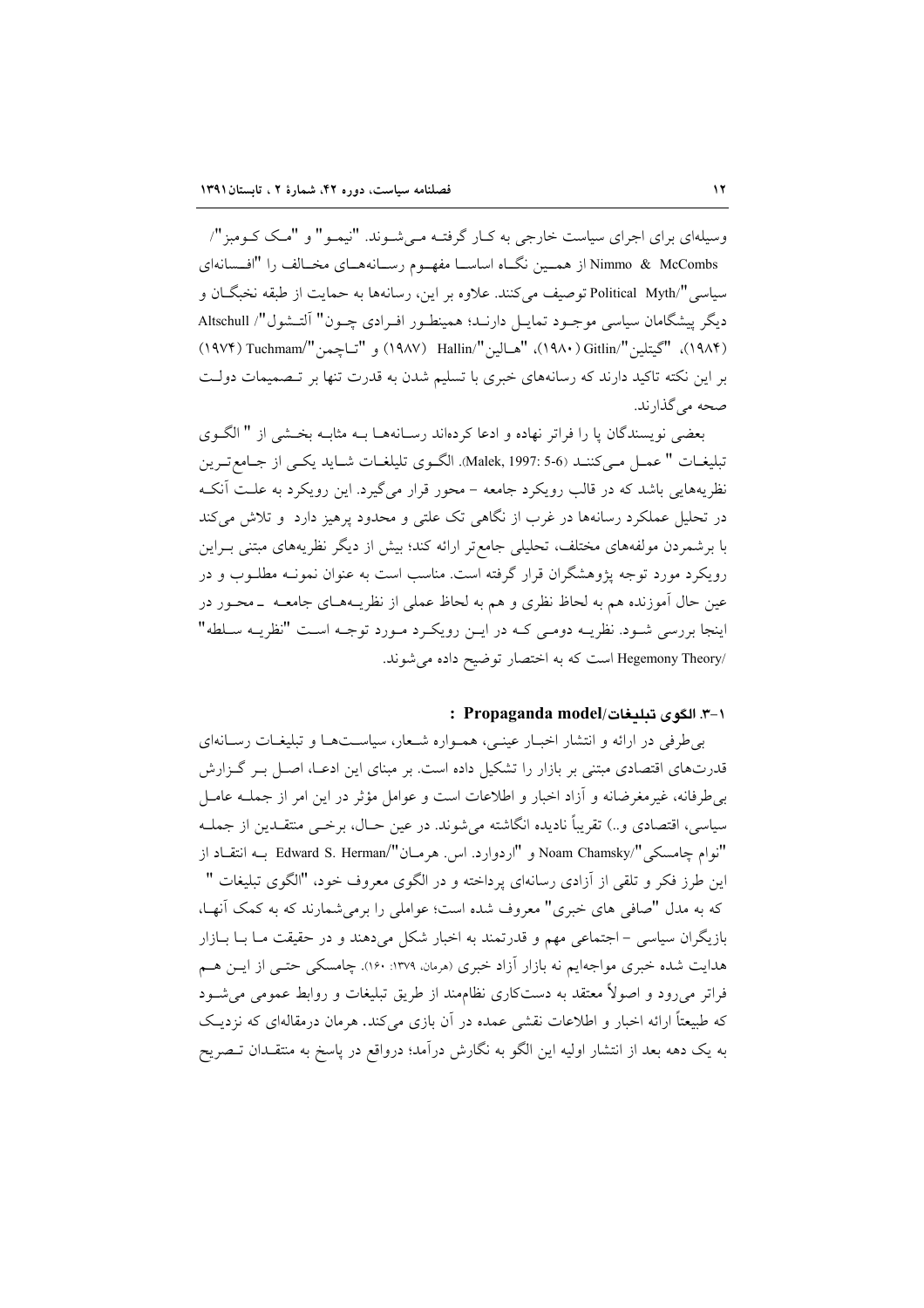کرد: "الگوی تبلیع، رفتار و کارکرد رسانهها را براساس عوامل ساختاری توصیف مـیکنـد." از نظراو این الگوبر این نظر است که رسانههای اصلی به عنوان نهادهای نخبگان، معمولاً اخبار را دستکاری میکنند و مناظره را تا آن حد مجاز میدانند که فقط در محدوده پارامترهای نخبگان باشد و هر جا که نخبگان واقعا به امری علاقمند و با هم متحد هستند و یا جایی که شهروندان در موضوعی به منافع خود آگاه نیستند یا بوسیله تبلیع موثر غیرفعال شدهاند؛ رسـانههـا بــدون هیچ مصالحهای در خدمت علایق نخبگان قرار میگیرند (هرمان، ۱۳۷۹: ۱۶۱-۱۵۹).

هرمان و چامسکی در کتاب خود بـا نــام "تولیــد رضــایت"/ Manufactuerin Cosent، پــنچ صافی را معرفی میکنند و توضیح میدهند که چرا رسانههای اصلی آمریکا به عنـوان تبلیغـات در خدمت منافع اقلیت درمی آیند و تنها خبرهایی که همسویی با منافع اقلیت دارند می توانند از این پنج صافی بدون مشکل گذر کنند و توجه رسانهها را به خود جمع کنند. این صافی هــا بــه شکلی طبیعی، این میدان را در جهت منافع قدرتمندان جامعه محدود می کنند.

الف - اندازه، مالکیت و سود جویبی وسایل ارتباط جمعی

بسیاری از شرکتهای رسانه ای اموال بسیار در سایر صنایع و ملل دارا هستند. سودطلبی، شدیدا بر کارکرد خبری و محتوای کلی این رسانهها تاثیرگذار است. چامسکی و هرمان تاکیـد می کنند که رسانهها به دلایل اقتصادی متعدد، دارای منافع مشترک فراوان با سایر شـرکتهـای بزرگ تجاری، بانکها و دولت هستند (مرمن و چامسکی ،۱۳۷۷: ۳۴-۱۹) .

ب – آگهیهای تجاری اصلی ترین منابع درآمد وسایل ارتباط جمعی

هرمان و چامسکی شواهدی بسیار را مطرح کردند که نشاندهنده اثر بی حس و فلج کننده تجاری شدن محتوای رسانه است. چون روزنامهها ترجیح میدهند منابع حیاتی و اساسی دراز مدت تبلیغکنندگان را رعایت کنند. از نظر آنها، اگهیهای تبلیغاتی نقشی موثر در تمرکز هر چه بیشتر وسایل ارتباط جمعی در درست گروههای پرقدرت اجتماعی ایفا کرده اند. این امر در مقابل سبب شده است وسایل ارتباط جمعی تندرو و کارگری که عموما انتقادی هستند؛ از تبعیض سیاسی تبلیغ کنندگان نیز آسیب ببینند(هرمن و چامسکی،۱۳۷۷: ۳۳-۳۴) .

ج – منابع خبری وسایل ارتباط جمعی

ضرورت اقتصادی و منافع مشترک، رسانههای جمعی را به رابطهای متقابل با منابع غنی اطلاعاتی میکشاند. رسانهها با هدف سلب مسئولیت، کاهش هزینه کسب و عینیگرایی به شدت متکی به خبرهایی هستند که به وسیله دولت و شرکتها به آنها میرسد. این بوروکراسی به رسانهها سوبسید خبری میدهد و رسانهها نیز باید آگاه باشند تا خلاف میل چنین منبعی مهم عمل نکنند. این وضع در مقابل سبب می شود منابع مخالف اقلیت حاکم با بیشترین ابهامات و سختی ها برای عبور از این صافی مواجه شوند (مک چسبی، ۱۳۶۹: ۱۵).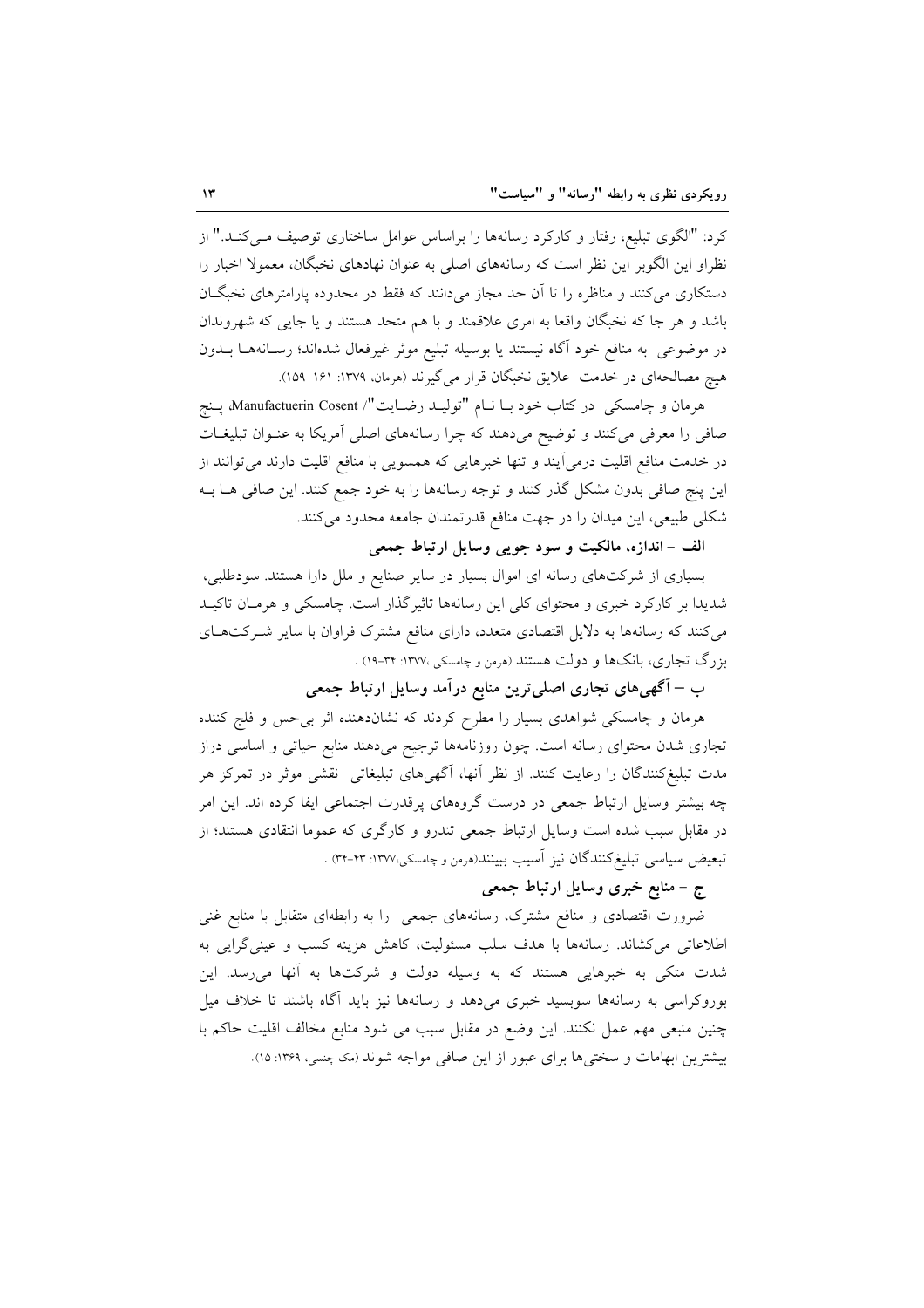#### د - مواخذه شديد

مواخذه به واکنشهای منفی نسبت به محتوای وسایل ارتباط جمعی اشاره دارد که می تواند به شکلهای گوناگون مانند نامه، تلگراف، تومار پروندههای قضایی، سـخنرانی و حتـی لـوایح پیشنهادی به مجلس و نیز متمرکز و یا محلی صورت گیرد. مواخذه چنانچه درسـطحی وسـیع، به وسيله اشخاص ويا گروههايي با منافع و امكانات پرقـدرت سـازمان يابـد؛ مـي توانـد دردسرهای بسیار جدی و حتی پرخـرج بـرای وسـایل ارتبـاط جمعـی فـراهم أورد. هرمـان و چامسکی از فرایند شکل گیری سازمانهای ناظر و مواخذهکننده با عنوان "جریانهای برپاکننــده مواخذه" نام \_ مي برند (هرمن و چامسکي،١٣٧٧: ۶۰-۵۵).

# ذ – ضدیت با کمونیسم

ایدئولوژی ضدکمونیستی بخشی از فرهنگ سیاسی غرب است. مخالفت بـا کمـونیزم بـه عنوان یکی از مهارتهای ژورنالیستی در ایالات متحده حتی در زمان صلح ظـاهری آمریکـا و شوروی/روسیه نیز درونی شده است. آن طور که نویسندگان بیان که دهانـد: "زمـانی کـه تـب ضدکمونیستی بالا می گیرد؛ تقاضا از رسانهها برای شواهد تایید کننده ادعاهـای ضدکمونیـستی متوقف میشود و شارلاتانها بـه عنـوان منبـع ایـن شـواهد سـر بلنـد مـیکننـد." بـر عکـس، ژورنالیستها و یا سردبیران برای به چالش کشاندن دکترین ضدکمونیستی؛ به مانند رد شدن از چهار صافی دیگر، باید تایید شده بوسیله سختترین معیارها باشند کـه در عمـل نـاممکن بـه نظر می رسند (مک چنسی، ۱۳۶۹: ۱۶).

این پنچ صافی دامنه اخبار را بسیار محدود کرده وآنچه که به "خبرهای بزرگ" روز تبدیل می شوند؛ نتیجه فعالیتهایی سازمان یافته است که از سوی دولتها و سـازمان های پر قــدرت خصوصی انجام می شود. در چنین فضایی پیـامهـایی مخالفـان، افـراد و گـروههـای اجتمـاعی ضعیفتر، به آسانی نمیتوانند از دروازهبانی صافی های سازمانهای خبری گذشته، جـایی در اخبار اشغال کنند. <sup>۱</sup>

#### ٢-٣. نظريه سلطه:

این دیدگاه نیز عملکرد رسانه را در راستای تامین منافعی خاص و بیرون از رسانه میداند که البته در مقایسه با الگوی تبلیغات تحلیلی محدودتر ارائه میکند. سلطه رسانهها ریشه در افکار اقتصاددانان ماركسيست دارد. يعني حاكميت افكار طبقه حاكم، بر جامعه و رسانههاى جمعى.

<sup>&</sup>lt;sup>1</sup>–این مدل نیز با همه جامعیت البته از انتقاد دور نمانده است. ساده انگاری و توطئه نگر بودن، غفلت از بلوغ حرفهایگرایی و عینیبودن رسانهها، ناتوانی در توضیح مقاومتهای محلی و بدبینانه و ناامیدکننده بودن بخشی از انتقادهایی است که به این مدل وارد شده است (هرمان، ١٣٧٩، ص ص ١٦٠-١٦٦).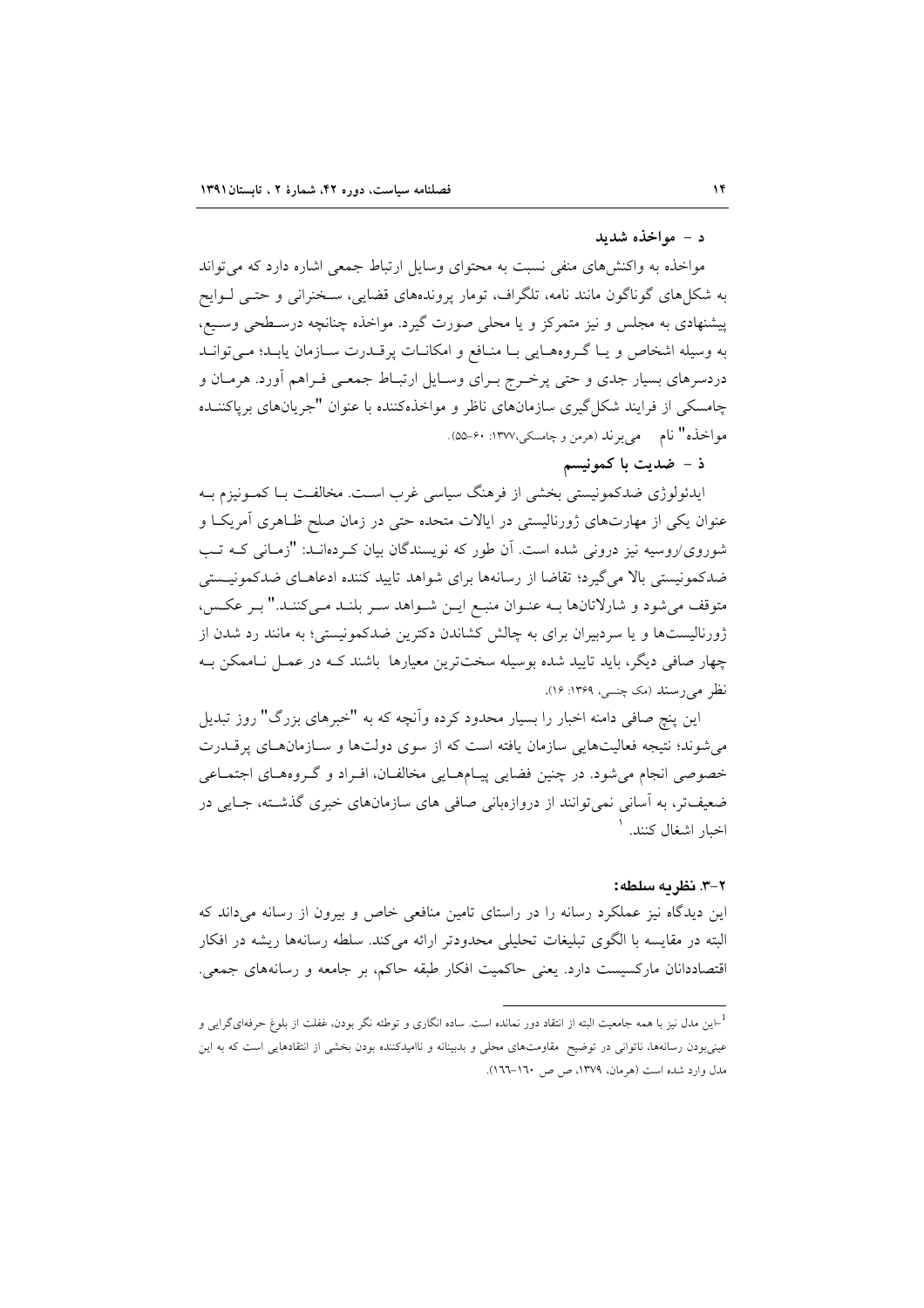استدلال این نظریه آن است که اخبار و سایر محتوای رسانهها در کشورهایی مانند آمریکا با نیاز ایدئولوژی سرمایهداری یا شرکتبی شکل داده شده است (سورین و تانکارد، ۱۳۸۱: ۳۹۹) صرف نظر از برخی نگرش،های مارکسیستی شاخص درباره سلطه که در چهرههایی مانند "آنتونیو گرامشی" بروز یافت؛ این نظریه اساسا وجه اشتراک همه نظریههایی است که عموما در قالب "مطالعات انتقادي" شامل تفكراتي مانند ماركسيسم، مكتب فرانكفورت، يست مدرنيسم و فمینیسم خود را نشان میدهد. برغم اذعان به دشوار بودن بررسی و آزمون سلطه در محتوا و عملکرد رسانهها(همان) سورین و تانکارد از پژوهشگری به نام "آلتید" نام بردهاند که کوشیده است اندیشه سلطه رسانهها را دست کم در ارتباط با پوشش خبری ارزیابی کند. آلتید می گوید: اگر به نوشتههای مربوط به سلطه رسانهها نگاه کنید به نظر میرسد آنها حداقل سه تصور را در بر می گیر ند :

ـ اجتماعي شدن روزنامهنگاران در برگيرنده راهنمايي ها و جهتگيري هـايي اسـت كـه بـا ايدولوژى حاكم انباشته شدهاند؛

ـ روزنامهنگاران میل دارند موضوعاتی را پوشش دهند که محافظهکارانــه و پــشتیبان وضــع موجود است؛

ـ روزنامهنگاران میل دارند پوشش کشورهای خارجی به ویژه ملتهای جهـان سـوم را بــه صورت موافق امريكا و منفى عرضه كنند(سورين وتانكارد، ١٣٨١: ٣٩٩-٣٩٩).

# ۴\_روبکرد تلفیقی

در برابر دو رویکرد رسانه ــ محور و جامعه ــ محور برخی نیــز تــلاش کــردهانــد راهــی را برای کنار گذاشتن این برداشت های یک سویه و دستیابی به نگاهی معتـدل و ترکیـب شــده از دو رويكرد قبلي پيـدا كننـد. يكـي از ايــن تــلاشهـا، ديــدگاه "اليوكـاتز"/ Elihu Katz دربـاره فرایندهای گزینشگری است.

# الف ــ فرایند گزینشگری

از نظر کاتز دو عامل مهم درارتباط جمعی، گزینشگری و روابط میان فـردی اسـت. منظـور وی از گزینشگری فرایندهایی است که برای گزینشی سـاختن "درک" عمـل مـی کننـد. ایـن فرایندها عبارتند از: مواجهه گزینشی، درک گزینشی و حفظ گزینشی. منظور او از روابط میـان فردی نیز عضویت گروهی و دیگر فرایندهایی است کـه در آنهـا "کروه هـا" بـر افـراد اثـر می گذارند. هنگامی که این دو عمل در جریان نفوذ با هم مداخله مـی کننـد، قــدرت رسـانههـا محدود می شود. زمانی که رسانهها بتوانند بدون پا درمیانی این دو عامل و مستقیم عمـل کننـد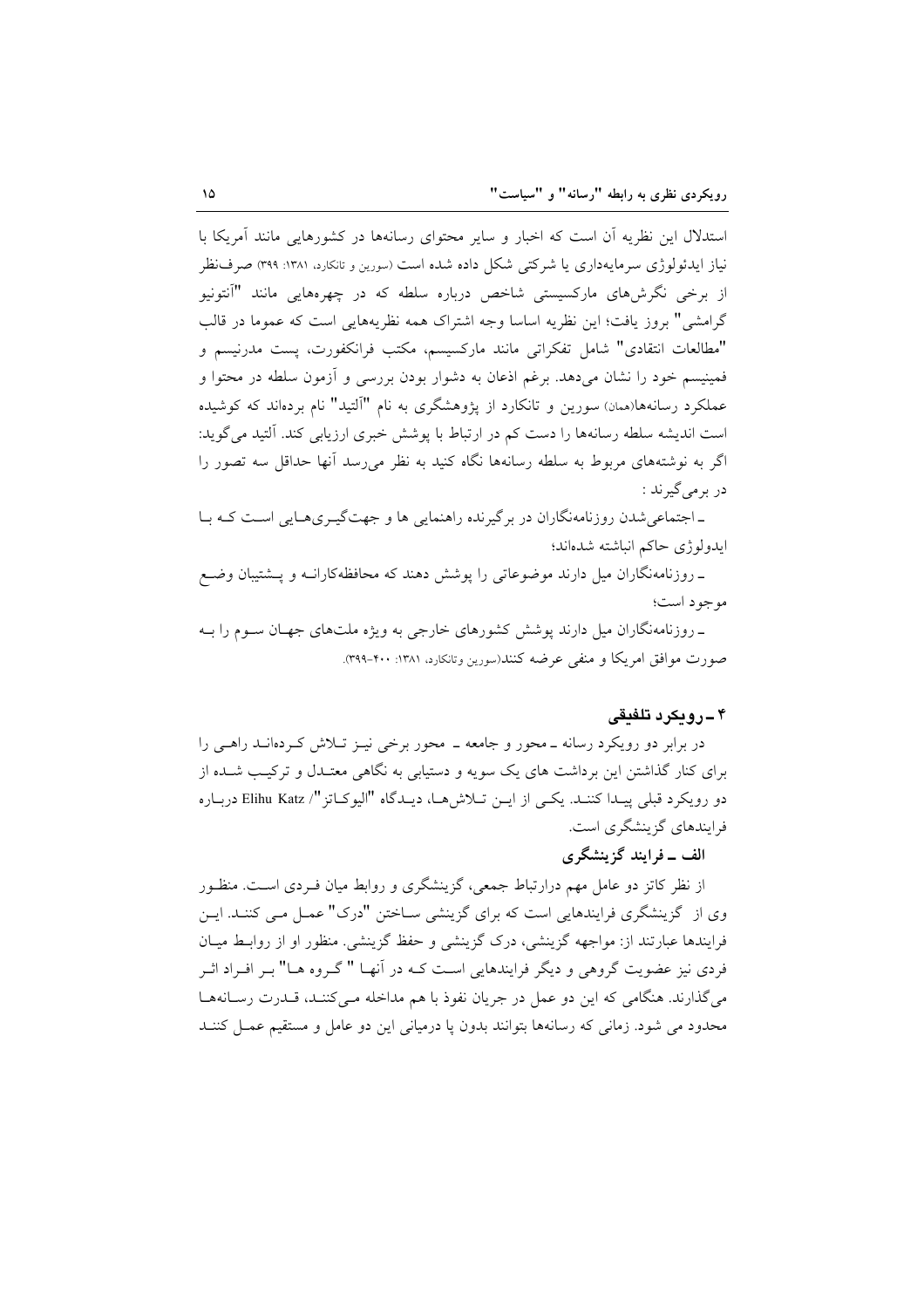قدرت اّنها بیشتر میشود. برای مثال در "مـارییچ سـکوت" کـه اثرهـایی قدرتمنـد از ارتبـاط جمعي پيش بيني مي کند؛ همصدايي پيام رسانه از گزينشگري جلوگيري مي کنـد و هنگـامي کـه افراد از اظهار عقاید خوددای کنند، ارتباط میان شخصی کاهش پیدا میکند.

### Dependency Theory/ ب ــ نظر په وابستگې

براساس این نظریه که از سوی "بال روکیچ"/Sandra Ball Rokeach و "ملوین دی فلو"Melvin De Fleur ارائه شده؛ افراد وابستگیهای متفاوت به رسانهها دارند و این وابستگیها از شخصی به شخص دیگر، از گروهی به گروه دیگر و از فرهنگی به فرهنگ دیگر متفاوت است. آنها استدلال میکنند در جوامع جدید صنعتی به علت نیاز به اطلاعات برای بسیاری از فعالیت های زندگی و تجارت، وابستگی به اطلاعات رسانههای جمعی زیاد است. این نظریه بر رابطه سه گانه رسانهها، مخاطبان و جامعه تاکید دارد. در هر یک از این سه واحد عواملی در افزایش یا کاهش میزان وابستگی رسانهها دخالت میکنند. مثلا بالا بودن میزان بی نظمی، تضاد و تغییرات سبب افزایش بی اعتمادی مردم و در نهایت افزایش وابستگی مردم به اطلاعات رسانهها می شود. خود رسانه ها به ویژه در جوامع جدید نیز در صورت ارائه بهتر كاركردها – اطلاع رساني – سبب وابستگي بيشتر مخاطبان به آنها خواهند شد. البته درجه وابستگی به اطلاعات رسانهها در میان مخاطبان تفاوت میکند. هر یک از افراد جامعه به اطلاعاتی متفاوت از دیگری در رسانهها (ورزشی، اقتصادی، سیاسی، سرگرمی و…) نیاز دارند.

با توجه به پیچیدگیهای الگوی "روکیچ" و "بال" که مانع کاربردی کـردن آن شــده اســت (دهقان، ۱۳۷۸: ۱۵)؛ دكتر دهقان با استخراج فرايندهاي كلان آن، الگويي سـادهسـازي شـده امـا در عین حال گویا و کاربردی را از این دیدگاه ارائه کرده است. در ایـن الگـو تـلاش شـده اسـت روندهای اصلی تعامل رسانه از یک سو با محیط – ساختار سیاسی، اقتصادی و فرهنگـی– و از سوی دیگر با مخاطب – بر اساس میزان وابستگی آن به رسانه و نیز ویژگی جمعیتشـناختی و روانشناختی- ترسیم شود و در نهایت نیز اثرات رسانه –شناختی، نگرشی و رفتاری- بر محیط اجتماعی و نیز به طور غیرمستقیم بر سازمان رسانهای نمایش داده شود. (شکل زیر)

ا<br>– نک به "الگوی مارییچ سکوت" در بخشهای قبلی این مقاله.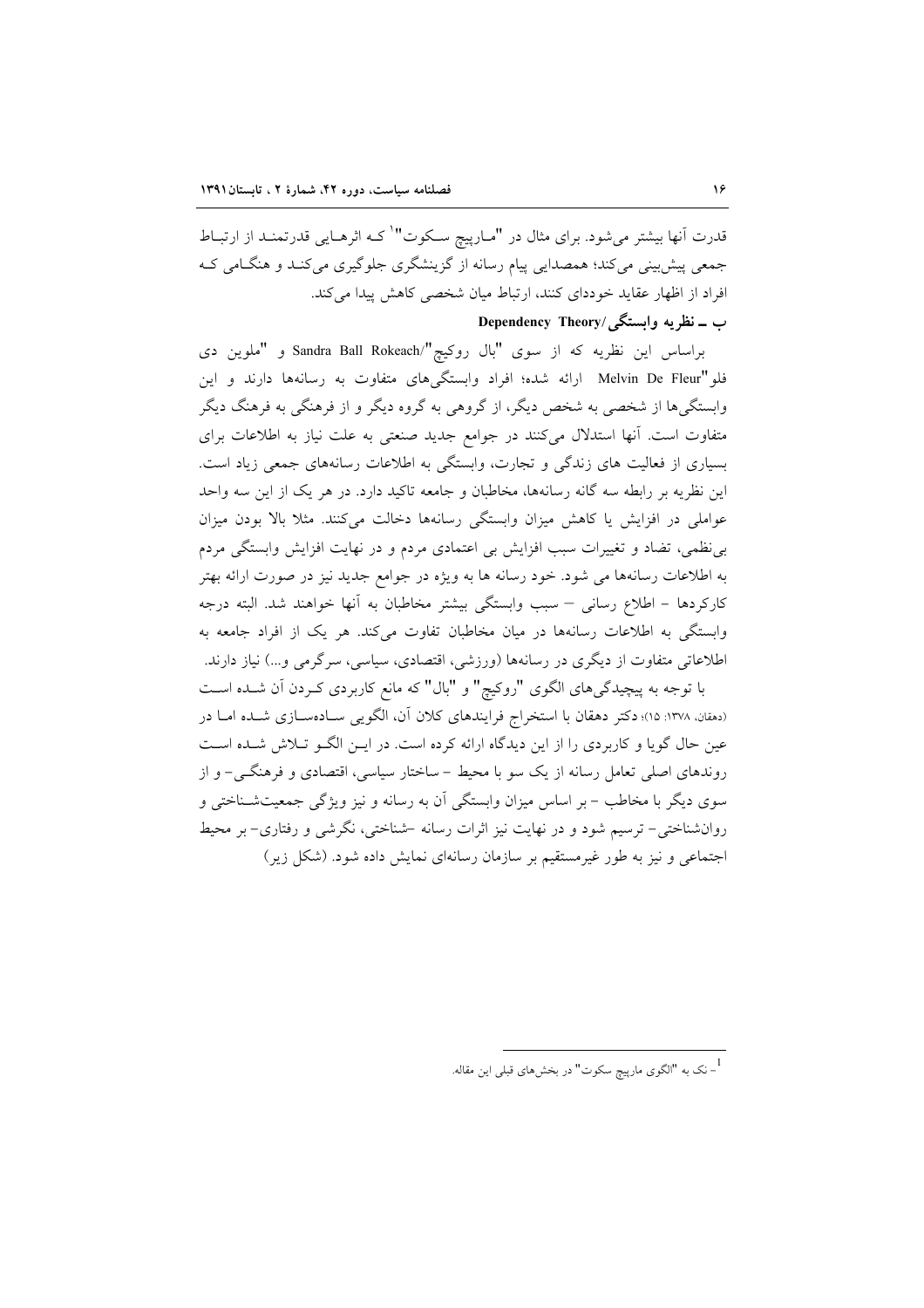

بر اساس الگوی فوق، مخاطبان و سازمانهای رسـانهای در محیطـی اجتمــاعی هــستند کــه ویژگی های آن از یک طرف به ویژگی ها وکارکردهای سازمانهای رسانهای اثر می گـذارد و بـه آنها جهتگیری خاص می،دهد و از طرف دیگر، مخاطبانی جدید را به وجود می آورد. تـاثیری كه محيط اجتماعي بر مخاطبان مي گذارد هم مستقيم و هم غيرمستقيم از طريق رسانهها است. واکنش های مخاطبان به سازمانهای رسانهای بازخورد می شود و تغییـرات بــه دســت آمــده در شناخت و نگرش و رفتار مخاطبان نیز به محیط اجتماعی باز میگردد و به تدریج کلیت آن را متحول می سازد (دهقان، ۱۳۸۷: ۱۷-۱۵).

#### نتىحە

-تعامل رسانه و سیاست امری ناگزیر است. اما چگونگی حرکت ایس تعامـل تامـل برانگیـز است. در این میان سه نوع جهتگیری اصلی ممکن است. رسانه – محوری، جامعه – محوری، و جهت گيري تر کيبي.

-آنچه در واقعیت امر خود را نشان داده، این است که قدرت رسانهها تـا حـد زیـادی بـه ساختارهای اجتماعی، نوع رژیم سیاسی، توسعه یافتگی رسانهها و قدرت جامعه مدنی بـستگی دارد. رسانههای جمعی "نهادی اجتماعی" با کارکردهایی ویژه و خاص هستند؛ پـس در بـستر نظام اجتماعی کلی تر در تعامل هستند. اساساً هر سازمانی که در متن جامعه پدید می آیــد بایــد به صورتی هماهنگ دارای کارکردهایی در خدمت جمع و جامعه باشد. سازمانهـای رسـانهای نیز از این امر مستثنی نیستند . از این نظر رسانهها ریشه در جامعه دارند (ساروخانی، ۱۳۷۵: ۸۳).

- برخی یژوهشگران ارتباطات تعیین نوع نظامهای رسانهای در کشورهای مختلف را منوط به شناخت رژیم سیاسی آن دانستهاند. "سیبرت"/ Sibert و همکارانش کـه در سـال ۱۹۵۶ بــا ارائه چهار نوع رژیم سیاسی، نظامهای رسانهای فعال در آنها را دستهبندی کردند و نیز "دنـیس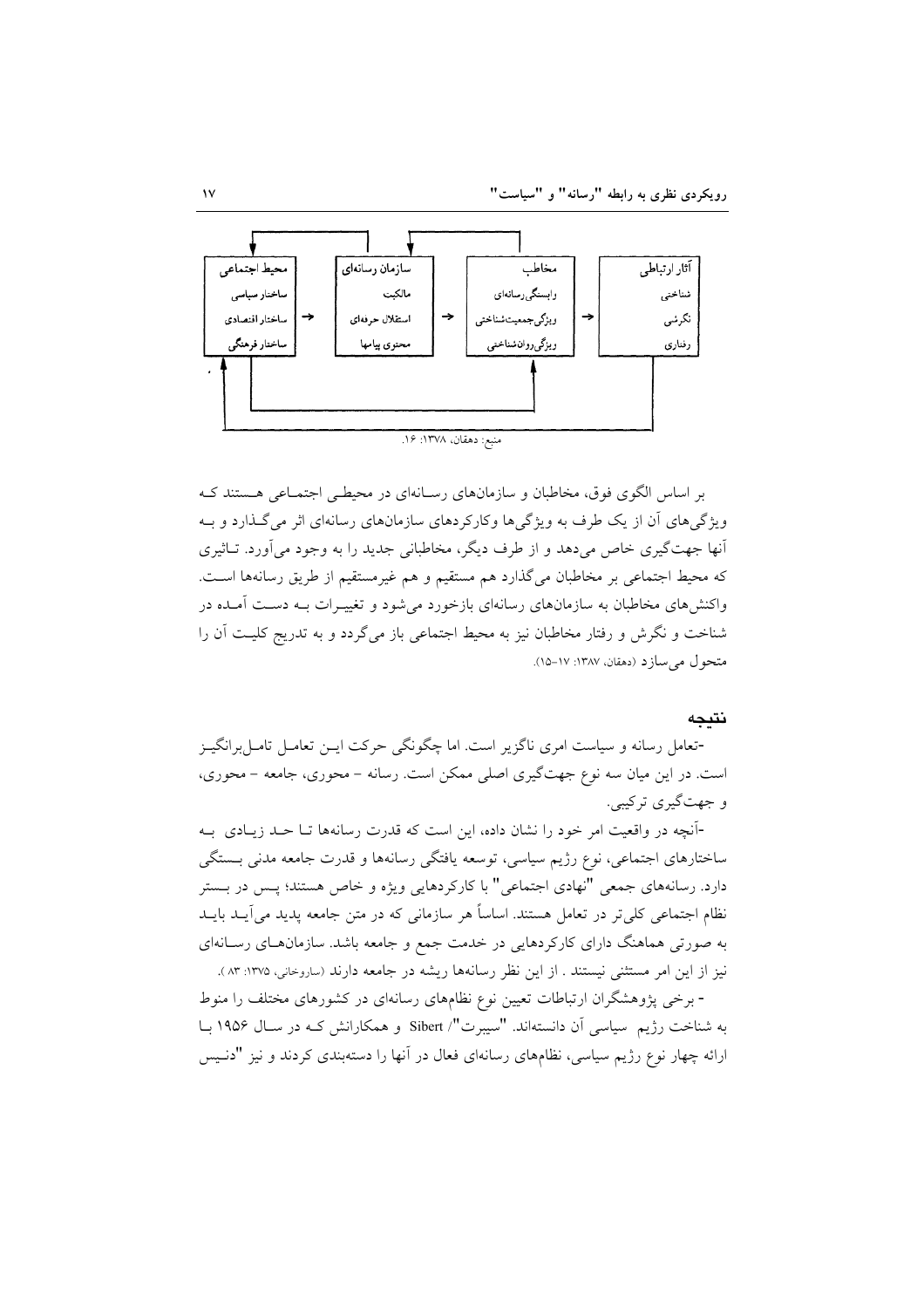مک کوایل" با ارائه "نظریههای هنجاری" از جمله این نظریهپردازان هستند. نظامهای رسانهای نمایانگر کلیت ویژگی های یک جامعــه در ســالیان متمــادی اســت و ریــشه در جامعــه دارنــد. سيبرت، يترسون و شرام در كتاب "چهار نظريه مطبوعــات"/Four Theories of the press، چهـار نظریه اصلی استبدادی، لیبرالی، مسئولیت اجتماعی و کمونیسم روسی را بـه عنـوان معیارهـای ساخت و عملکرد رسانهها بازشناسی کردند. از نگاه سیبرت و همکارانش در الگـوی لیبـرال از اندیشه انتشار آزادانه افکارعمومی حمایت می شود؛ در الگوی اقتـدارگرا از رسـانههـا خواسـته م شهود کاملاً در خدمت دولت باشند؛ در الگوی سوسیالیستی از رسانهها خواسته می شود نگIه مارکسیست– لنینیست را در اخبار حمایت و پشتیبانی کنند و در الگوی مسئولیت اجتماعی نیـز تأکید می شود رسانه باید فعال عمل کند و همه بخشهای جامعه را پوشش دهد. در شکل زیــر محورهای اصلی رویکرد سیبرت و همکارانش ارائه شده است ( سیبرت، پترسون و شرام ۱۹۵۶٬ به نقل از سارا اوتس، 2008: ١٧-١٥).

هر یک از این الگوها، وضعیتهایی "آرمانی"/Ideal را ارائه می کنند و هر چند نویسندگان کتاب در تدوین الگوهای خود، کشورهایی خاص را مد نظر داشته اند؛ اما کار أنها الگوهایی مناسب را برای درک مولفههای کلی نظامهای رسانهای ارائه میکند. الگوی رسانهای لیبرال مبتنی بر بازار به الگوی ایالات متحده و الگوی مسئولیت اجتماعی به نظام رسانهای پخش در انگلستان نزدیک است (0-08:5-3008).

دنیس مک کوایل با افزودن دو الگوی "رسانه های توسعهبخش" و "مشارکت دموکراتیک" به الگوی هارگانه سیبرت و همکارانش، شش الگو را تحت عنوان "نظریههای هنجاری" ارائه کرد(مک کوایل، ۱۳۸۳: ۱۸۰-۱۶۱). بعدها در انتشار بازنگری شده کتابش در ۲۰۰۵ نیز دو الگوی از شش الگوی خود (الگوی رسانههای توسعه بخش و الگوی اقتدار گرا) را حذف و با توجه به شرایط جدید جهانی، برخی الگوهای قبلی خود را در هم ادغام و چهار الگوی نهایی را برای نظامهای رسانهای امروز ترسیم کرد. الگوی بازار یا لیبرال- پلورال، الگوی منافع عمومی یا مسئولیت اجتماعی، الگوی حرفهای و الگوی رسانههای جایگزین. از نظر او همپوشانی این نظریهها اجتنابناپذیر است و در برخی موارد نیز با هم اختلاف دارند، اما هر يک منطق دروني خود را دارند (McQuail's, 2005, 147-148).

-مجموع دیدگاههای یادشده در واقع بیانگر آن است که مطالعه ماهیت و شدت رابطه رسانه و سیاست از جامعهای به جامعه دیگر متفاوت است. اما این به معنای نبود امکان یافتن معیارهایی مشخص به عنوان مبنایی ثابت برای بررسی این رابطه در جوامع مختلف نیست. ما این امکان را به طور مشخص در الگویی می بینیم که "سارا اوتس" با نام "الگوی تولید خبر"/ News Production Model ارائه کرده است. در این الگو بررسی عملکرد و تولید سیاسی رسانهها به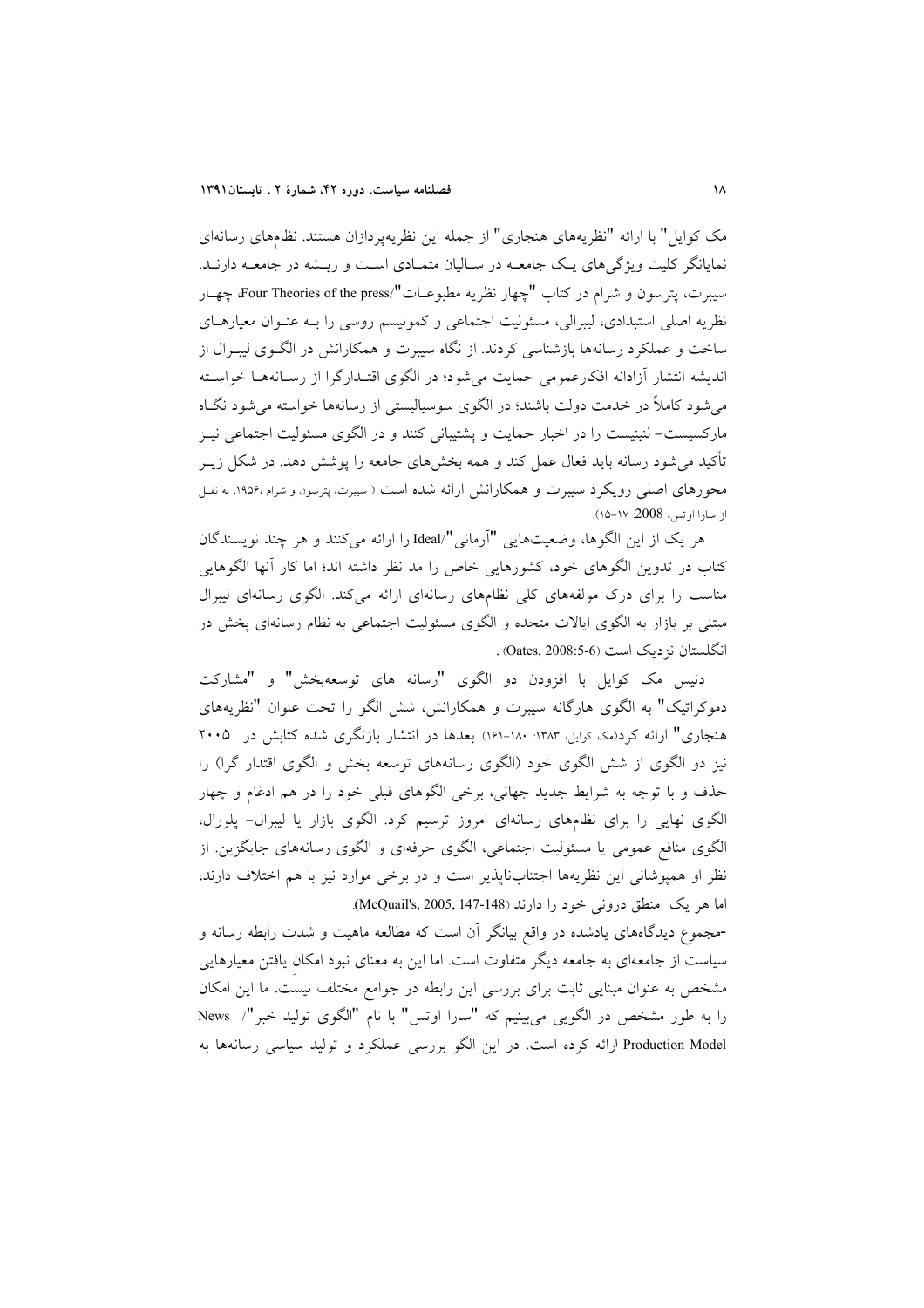ويژه در قالب "خبر" منوط به در نظر گرفتن عوامل مختلف محيطي است كه رسانهها را احاطه کردهاند. از نظر او این محتوا و میزان اثر گذاری آنها ًاز جامعهای به جامعهای متفاوت است؛ اما همواره بايد مد نظر باشند. اين عوامل عبارتند از:

- محيط سياسي؛
- قوانين و مقررات رسانهاي؛
	- مالكيت رسانهها؛
- هنجار های حرفهای روزنامهنگاران؛

– و ميزان توسعه صنعت روابط عمومي (Oates, 2008:23).

در این الگو، عوامل فوق به ترتیب اهمیت از بالا به پایین تنظیم شدهاند و تشکیل هـرمیس وارونه را میدهند. مزیت این الگو به لحاظ کاربردی آن است که به مـا امکــان مـی،دهــد تــأثیر نسبی عناصر مختلف در فرایند تولیدات رسانهها را بر آنچه مردم هر روز می بینند، می شنوند یا میخوانند مفهومسازی کنیم. همچنین در مطالعه تطبیقی نیز مـیتوانیم صـرف نظـر از مـوارد تجویزی، آنچه را شناسایی کنیم که از میان عوامل مختلف در تولید خبر اهمیت بیشتردارد. Politica Enviroment / سیاسی

منظور از محیط سیاسی، فضای سیاسی کلانی است که رسانه در آن عمل می کند. رسانههـا ناگزیر هستند در درون چارچوب های مشخص سیاسی عمل کنند. مثلاً گفته شده اسـت آنچـه ماهیت رژیمهای سیاسی در ایالات متحده و انگلیس را شکل میدهد ویژگیهایی از این دست است: هر دو دموکراتیک هستند؛ بر اساس قبانون عمـل مـیکننـد؛ دورههـای مـنظم برگـزاری انتخابات دارند و دارای نظامهای عدالتگستر هستند. در مورد روسـبه نیـز گفتـه شـده اسـت انتخابات منظم دارد؛ اما این انتخابات مطالبات مردم را به یک دولت پاسخگو منتقل نمبی کنـد. همچنین کشوری است که قانون در آن غالب و قابل پیش بینی نیست؛ قدرت از بـالا بـه پـایین است و گروهی معدود از رهبران نیز ابزارهای قانونی، حقـوقی، اجرایـی و اقتـصادی را کنتـرل مي كنند. همه اين موارد بر عملكرد رسانهها تأثير دارند (Ibid, 2008,25-26).

Media Norms/ د سانهای /Media Norms

تعریف این مفهوم نیز از کشوری به کشور دیگر تفاوت می کند؛ اما در نهایت براساس چند الگوی شناخته شده قابل بررسی است. مثلاً در ایالات متحـده آمریکـا، نظـام رســانهای لیبــرال حاکم است که در آن رسانه به مثابه ابزاری برای تجارت اداره می شود و پوشش خبری آنها نیز "مسشتري محسور" Consumer-driven است. در انگلسس تركيبي از دو الگو جريسان دارد. رسانههای "مـوجی"/Broad cast media عمومـا بـر اسـاس اصـول مـسئوليت اجتمـاعي اداره می شوند و انتظار آن است که رسانهها افکارعمومی را شکل بدهنـد و هـدایت کنـد تـا اینکـه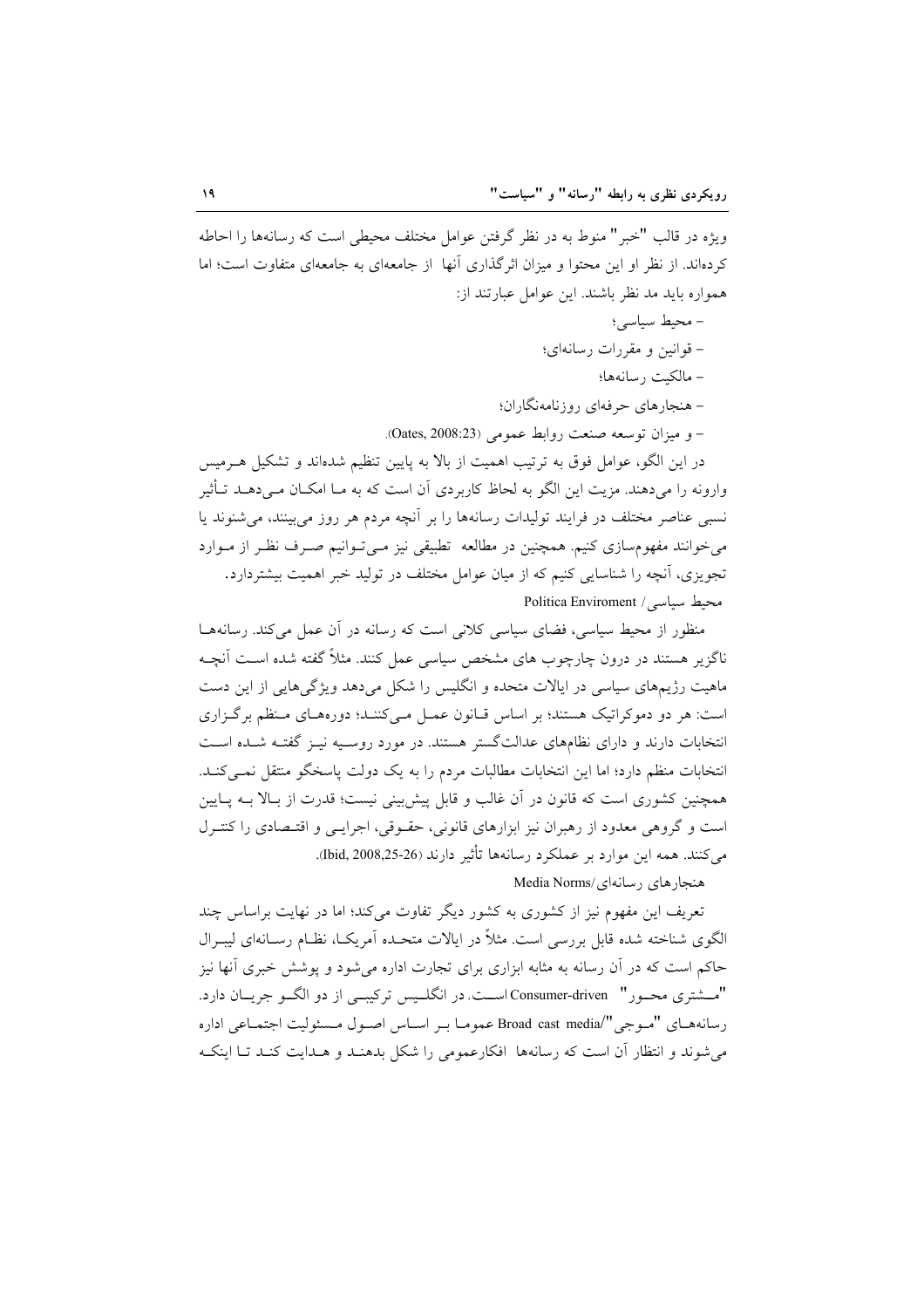دنباله رو آن باشد. در عین حال، اکثر رسانههای چاپی انگلیس بـه ویــژه روزنامـههـای "عامـه یسند"/Tabloid Newspaper دنبالهرو الگوی لیبرال هستند و نهایتاً الگوی رسانههای روسـیه کـه پیرو نوعی الگوی "اشتراکی جدید"/ neo-soviet هستند که در آن رسـانههـا بـا هـر جایگـاهی تحت فشار هستند تا از سیاستهای حکومت حمایت کنند ( 27-26 :1bid, 2008).

### قوانين رسانهاي/Media regulation

در درون نظام کلی سیاسی هر کشوری، قوانین خاص رسانه وجود دارد. مـثلا ایـن قــوانین در آمریکا و انگلیس ریشه در آزادی بیان به عنوان حقوق شهروندی دارنـد. در روسـیه نیــز بــا وجود تأكيد قانون اساسي سال ١٩٩٣ ايـن كــشور بـر حــق آزادي بيــان، ايــن حــق عمومــاً در مطبوعات این کشور دیده نمی شود و چندان حمایت قانونی هم از آنچـه ایـن رسـانههـا ارائـه می کنند صورت نمی گیرد. به عبارتی، قوانین رسانهای در روسیه به مانند سلاحی برای کنتـرل و نظارت مطبوعات به كار مي رود تا ابزاري براي تضمين حق آزادي بيان (18:2008,28).

مالكيت رسانه/Media ownership

در ایالات متحده اغلب رسانهها در مالکیت شـرکتهـا و مؤسـسات هـستند و بـه شـکل هویتهای تجاری عمل میکنند. این وضع همه نوع رسانه از روزنامـههـای محلـی گرفتـه تـا شبکههای تلویزیونی ملی را شامل میشود. بخش زیادی از خروجیهای رسانههـای انگلـیس نیز حالت تجاری دارند. اما بـزرگتـرین و تأثیرگـذارترین رسـانه آن – بـی بـی سـی- شـکل سازمانی عمومی را دارد. این رسانه سالانه از سوی مالکان تلویزیون تـأمین مـالی مـیشــود و برای پخش "عمومی" از طریق تلویزیون، رادیــو و اینترنــت برنامــهریــزی شــده اســت. اغلــب پخشکنندگان عمومی در انگلستان تمایل به پیروی از الگوی پخش عمومی دارند. روسـیه نیـز تشکیلاتی گسترده از مالکیت رسانهای را شکل داده است. شبکه ۱ تلویزیون روسیه، ۵۱ درصد در مالکیت دولت و ۴۹ درصد در مالکیت سایر شرکتها قرار دارد. بر همین اساس به میزانـی که این شرکتها به دولت نزدیک هستند؛ به همان میزان نیز عدم تـوازن در منـافع آنهـا وجـود دارد. رادیو– تلویزیون دولتی روسیه کاملاً در مالکیت دولت است. رسانهها در سراسـر روسـیه با دو فشار اتکاء به حمایتهای مالی دولت و نیــز درآمـدهای تبلیغــاتی درگیــر هــستند کــه در نهایت آنها را در برابر فشارهای سیاستمداران و تجار آسیب پذیر ساخته است(15:2008,28).

روزنامه نگاران و صنعت روابط عمومی

عامل پنجم که توجه زیاد اندیشمندان رسانهای را به خود جلب کـرده روزنامـهنگـاران بـه مثابه "دروازه بان"/gate keepers است؛ افرادي كه تصميم مي گيرند اخبار را توليد كنند. ترديدي نیست که روزنامهنگاران به عنوان مرحله نهایی تولید اخبار و ارائـه محـصول نهـایی، عنـصری کلیدی در شکل گیری محتوای خبر هستند. با وجود این در نگاهی کلی تر آنها نیز خــود تحـت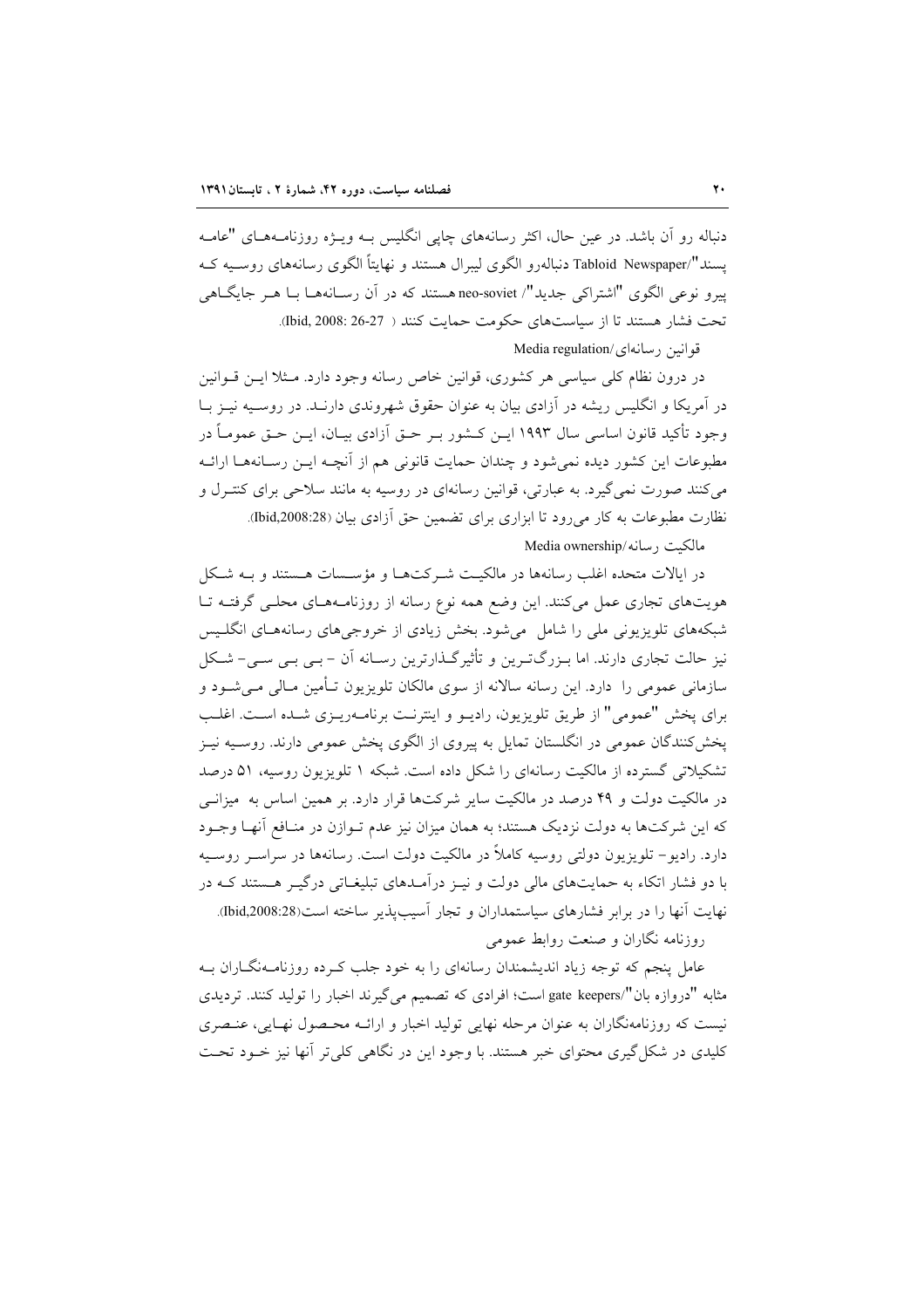فشارهایی قرار دارند که از سازمان خبری آنها ناشی میشود. روابط عمومیها و شیوههای نوین آنها در انتشار اخبار و پیامهای رسـانهای بـر تولیـد محتـوای رسـانههـا مـوثر هـستند. امـروزه شرکتها، حکومتها، گروهها و حتی افراد با بکارگیری شیوههای پیچیـده روابـط عمـومی بـر حرفه خبرسازي تأثير مي گذارند( 2008:28).

هر چند این الگو برگرفته از تجارب کشورهای توسعه یافته است؛ اما با توجه بـه گـسترش نگرش علمی به ژورنالیسم و نیز توسعه علوم ارتباطات در نظامهای آموزش عـالی کـشورهای در حال توسعه و به ویژه در سال0های اخیر در ایران، بهرهگیری از ایــن الگــوی نــسبتاً جــامع و کاربردی می تواند گامی سودمند در بررسی و تحلیل رابطه رسانهها با سیاست در ایران باشد.

# منابع و مآخذ:

#### الف. فارسى:

- ۱– اسدی، علی (۱۳۷۱). افکار عمومی و ارتباطات، تهران: انتشارات سروش.
- ۲- آشنا، حسامالدین و حسین رضی (۱۳۸۳). بازنگری نظریههای هنجاری رسانهها و ارائه دیـدگاهی اسـلامی. فـصلنامه پژوهشی دانشگاه امام صادق (ع)، تابستان ۱۳۷۶، شماره ۴، ص ص ۲۴۵–۲۰۷.
- ۳– استریت ، جان (۱۳۸۴). **رسانههای فراگیر، سیاست و دموکراسی**. ترجمه حبیبالله فقیهیiژاد، تهران: انتشارات روزنامه ايران.
	- ۴– اولسون، دیوید (۱۳۸۷). **رسانهها و نمادها**. ترجمه محبوبه مهاجر، تهران: انتشارات سروش.
		- ۵– دادگران، سیدمحمد (۱۳۸۴). **مبانی ارتباط جمعی**.: نشر مروارید.
- ۶– دهقان، علیرضا (۱۳۸۷). بررسی تاثیر رسانهها بر افکارعمومی، کاربرد یک الگوی جامعه شـناختی. **نامه علوم اجتمــاعی**، بهار و تابستان ١٣٨٧، شماره ١٣، ص ص ٢٥-٣.
- ۷– راجرز، اورت میچل (۱۳۸۷). **تاریخ تحلیلی علم ارتباطات، رویکردی شرحنگارانه**. ترجمه غلامرضا اَذری: نشر دانژه.
	- ٨- ساروخاني، باقر (١٣٧۵). **جامعهشناسي ارتباطات** تهران: انتشارات اطلاعات.
	- ۹– ساروخانی، باقر (۱۳۸۳). ا**ندیشههای بنیادین علم ارتباطات**:انتشارات خجسته.
- ١٠- سمتي، محمدمهدي (١٣٨۴). عـصرسي ان ان و هـاليوود، منـافع ملـي، ارتباطـات فراملـي. ترجمـه نـرجس خـاتون براهويي.تهران: نشر ني.
- ۱۱– سورین، ورنر. جی. و جیمز .دبلیو. تانکارد (۱۳۸۱). **نظریههای ارتباطات**.ترجمه علیرضا دهقان، تهران: انتشارات دانشگاه تهران.
	- ۱۲- سولیوان، تام او و همکاران (۱۳۸۵). م**فاهیم کلیدی در ارتباطات**. ترجمه میرحسین رئیس(اده، نشرفصل نو.
	- ۱۳– طاهری، ابوالقاسم (۱۳۸۸). **اصول علم سیاست** (رشته علوم اجتماعی).تهران: انتشارات دانشگاه پیام نور.
- ۱۴– گیلبواً، ایتان (۱۳۸۸). **ارتباطات جهانی و سیاست خارجی**. ترجمه حسام|لدین اَشنا و محمدصـادق اسـماعیلی، تهـران: انتشارات دانشگاه امام صادق.
	- ۱۵- محسنیان راد، مهدی (۱۳۸۲). ا**رتباط شناس**ی.تهران: انتشارات سروش.
	- ۱۶- معتمد نژاد، کاظم (۱۳۷۱). **وسایل ارتباط جمعی**. تهران: دانشگاه علامه طباطبائی.
- ۱۷- مک چنسی، رابرت دبلیو (۱۳۶۹) فیلترهای خبری؛ مصاحبه با ادوراد هرمن. ماهنامه رسانه، شماره ۴، ص ص ۱۹-۱۴.
- ۱۸- مک کوایل، دنیس(۱۳۸۵). **درآمدی بر نظریههای ارتباط جمعی**. ترجمه پرویز اجلالی، انتشارات دفتر مطالعات و توسعه رسانهها.